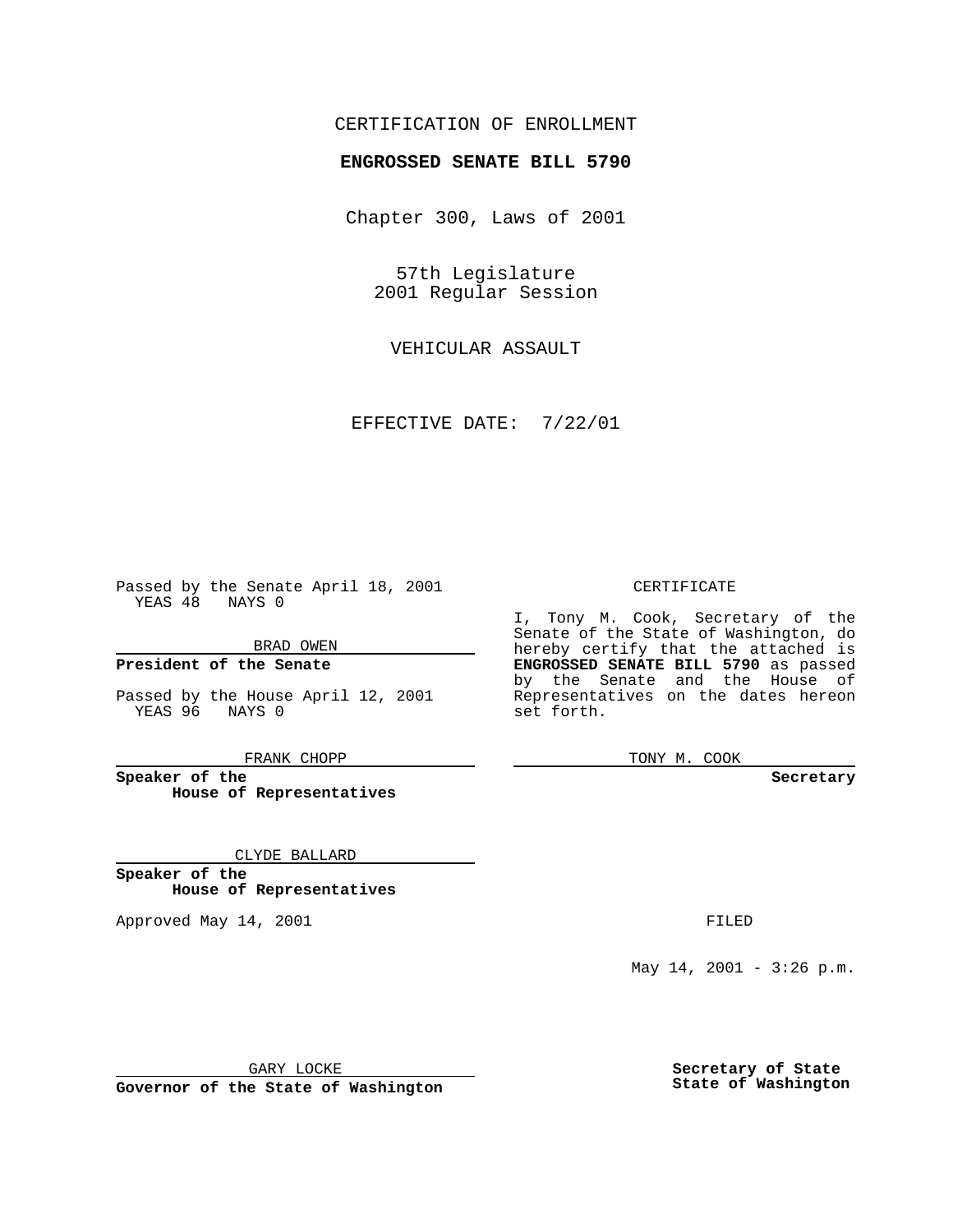## **ENGROSSED SENATE BILL 5790** \_\_\_\_\_\_\_\_\_\_\_\_\_\_\_\_\_\_\_\_\_\_\_\_\_\_\_\_\_\_\_\_\_\_\_\_\_\_\_\_\_\_\_\_\_\_\_

\_\_\_\_\_\_\_\_\_\_\_\_\_\_\_\_\_\_\_\_\_\_\_\_\_\_\_\_\_\_\_\_\_\_\_\_\_\_\_\_\_\_\_\_\_\_\_

### AS AMENDED BY THE HOUSE

Passed Legislature - 2001 Regular Session

**State of Washington 57th Legislature 2001 Regular Session**

**By** Senators Kline, Costa, Shin, Sheahan, McCaslin, Deccio, Winsley and Constantine

Read first time 02/02/2001. Referred to Committee on Judiciary.

1 AN ACT Relating to vehicular assault; amending RCW 46.61.522, 2 9.41.010, and 9.94A.030; reenacting and amending RCW 9.94A.320; and 3 prescribing penalties.

4 BE IT ENACTED BY THE LEGISLATURE OF THE STATE OF WASHINGTON:

5 **Sec. 1.** RCW 46.61.522 and 1996 c 199 s 8 are each amended to read 6 as follows:

7 (1) A person is guilty of vehicular assault if he or she operates 8 or drives any vehicle:

9 (a) In a reckless manner( $(\tau)$ ) and ((this conduct is the proximate 10 <del>cause of serious</del>)) causes substantial bodily ((<del>injury</del>)) harm to 11 another; or

12 (b) While under the influence of intoxicating liquor or any drug, 13 as defined by RCW 46.61.502, and ((this conduct is the proximate cause 14 of serious)) causes substantial bodily ((injury)) harm to another; or 15 (c) With disregard for the safety of others and causes substantial 16 bodily harm to another.

17 (2) (("Serious bodily injury" means bodily injury which involves a 18 substantial risk of death, serious permanent disfigurement, or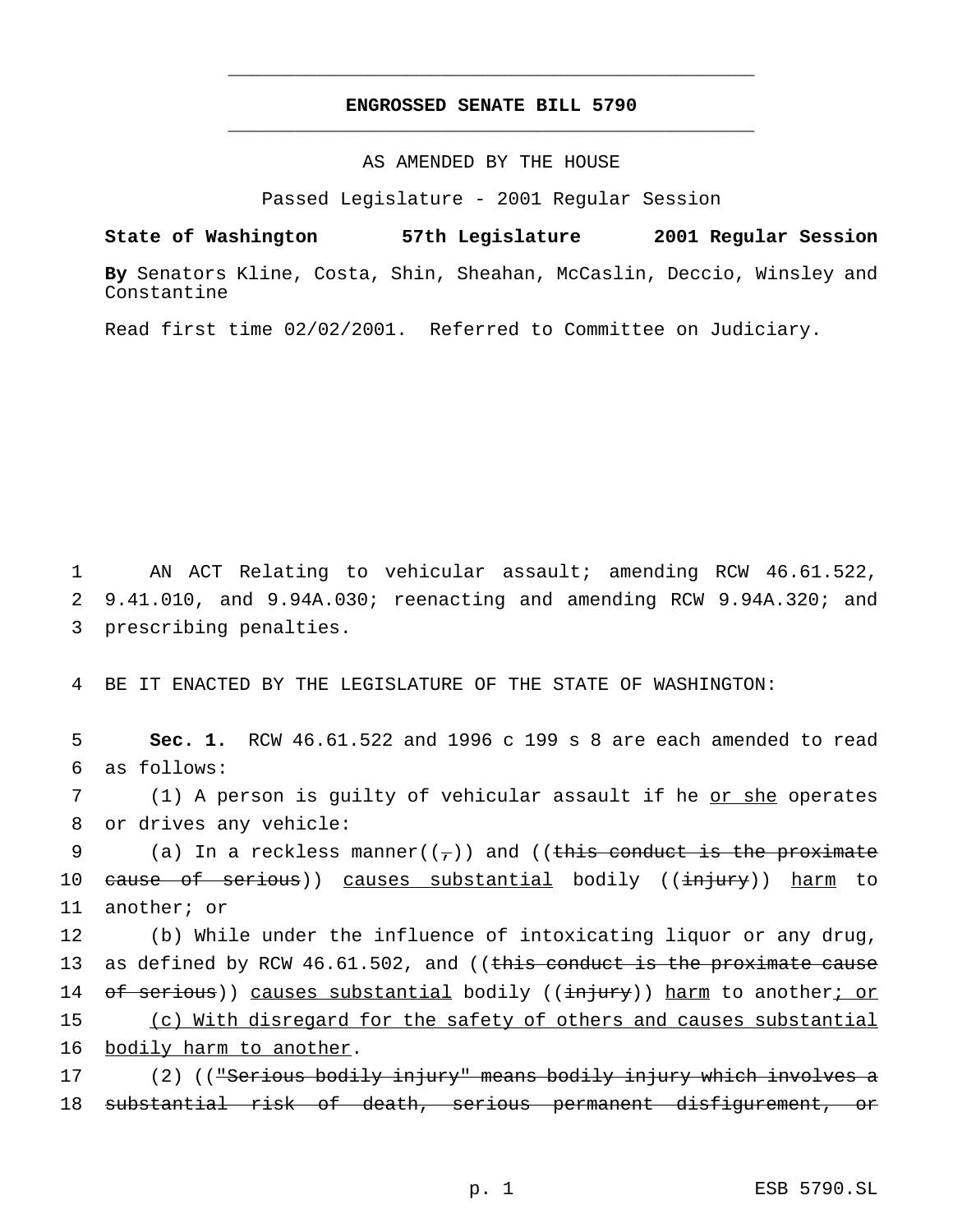1 protracted loss or impairment of the function of any part or organ of

 $the$  body.

 $3 \left( \frac{3}{3} \right)$ ) Vehicular assault is a class B felony punishable under chapter 9A.20 RCW.

 (3) As used in this section, "substantial bodily harm" has the same meaning as in RCW 9A.04.110.

 **Sec. 2.** RCW 9.41.010 and 1997 c 338 s 46 are each amended to read as follows:

 Unless the context clearly requires otherwise, the definitions in this section apply throughout this chapter.

 (1) "Firearm" means a weapon or device from which a projectile or projectiles may be fired by an explosive such as gunpowder.

 (2) "Pistol" means any firearm with a barrel less than sixteen inches in length, or is designed to be held and fired by the use of a single hand.

 (3) "Rifle" means a weapon designed or redesigned, made or remade, and intended to be fired from the shoulder and designed or redesigned, made or remade, and intended to use the energy of the explosive in a fixed metallic cartridge to fire only a single projectile through a rifled bore for each single pull of the trigger.

 (4) "Short-barreled rifle" means a rifle having one or more barrels less than sixteen inches in length and any weapon made from a rifle by any means of modification if such modified weapon has an overall length of less than twenty-six inches.

 (5) "Shotgun" means a weapon with one or more barrels, designed or redesigned, made or remade, and intended to be fired from the shoulder and designed or redesigned, made or remade, and intended to use the energy of the explosive in a fixed shotgun shell to fire through a smooth bore either a number of ball shot or a single projectile for each single pull of the trigger.

 (6) "Short-barreled shotgun" means a shotgun having one or more barrels less than eighteen inches in length and any weapon made from a shotgun by any means of modification if such modified weapon has an overall length of less than twenty-six inches.

 (7) "Machine gun" means any firearm known as a machine gun, mechanical rifle, submachine gun, or any other mechanism or instrument not requiring that the trigger be pressed for each shot and having a reservoir clip, disc, drum, belt, or other separable mechanical device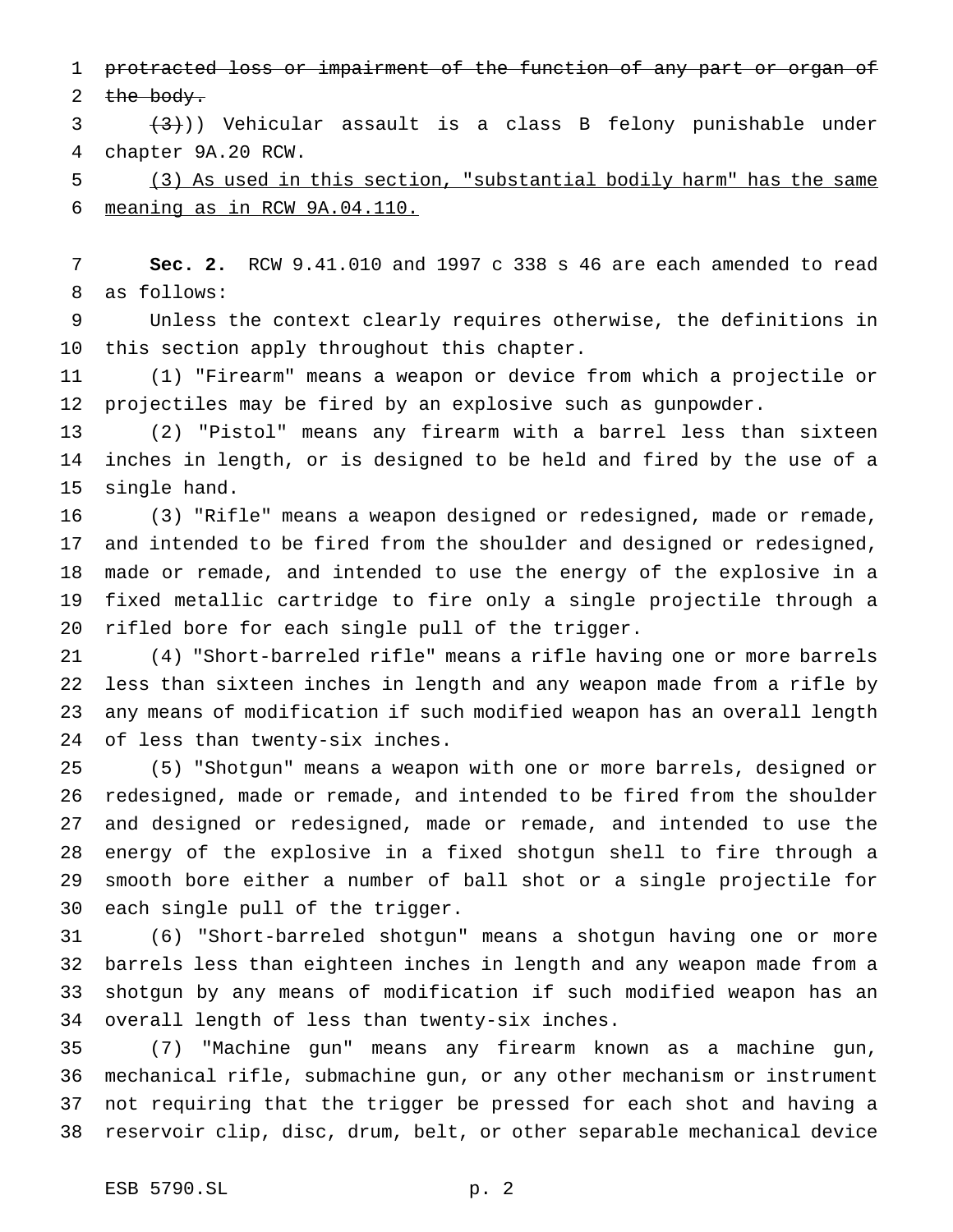for storing, carrying, or supplying ammunition which can be loaded into the firearm, mechanism, or instrument, and fired therefrom at the rate of five or more shots per second.

 (8) "Antique firearm" means a firearm or replica of a firearm not designed or redesigned for using rim fire or conventional center fire ignition with fixed ammunition and manufactured in or before 1898, including any matchlock, flintlock, percussion cap, or similar type of ignition system and also any firearm using fixed ammunition manufactured in or before 1898, for which ammunition is no longer manufactured in the United States and is not readily available in the ordinary channels of commercial trade.

(9) "Loaded" means:

(a) There is a cartridge in the chamber of the firearm;

 (b) Cartridges are in a clip that is locked in place in the firearm;

 (c) There is a cartridge in the cylinder of the firearm, if the firearm is a revolver;

 (d) There is a cartridge in the tube or magazine that is inserted in the action; or

 (e) There is a ball in the barrel and the firearm is capped or primed if the firearm is a muzzle loader.

 (10) "Dealer" means a person engaged in the business of selling firearms at wholesale or retail who has, or is required to have, a federal firearms license under 18 U.S.C. Sec. 923(a). A person who does not have, and is not required to have, a federal firearms license under 18 U.S.C. Sec. 923(a), is not a dealer if that person makes only occasional sales, exchanges, or purchases of firearms for the enhancement of a personal collection or for a hobby, or sells all or part of his or her personal collection of firearms.

(11) "Crime of violence" means:

 (a) Any of the following felonies, as now existing or hereafter amended: Any felony defined under any law as a class A felony or an attempt to commit a class A felony, criminal solicitation of or criminal conspiracy to commit a class A felony, manslaughter in the first degree, manslaughter in the second degree, indecent liberties if committed by forcible compulsion, kidnapping in the second degree, arson in the second degree, assault in the second degree, assault of a child in the second degree, extortion in the first degree, burglary in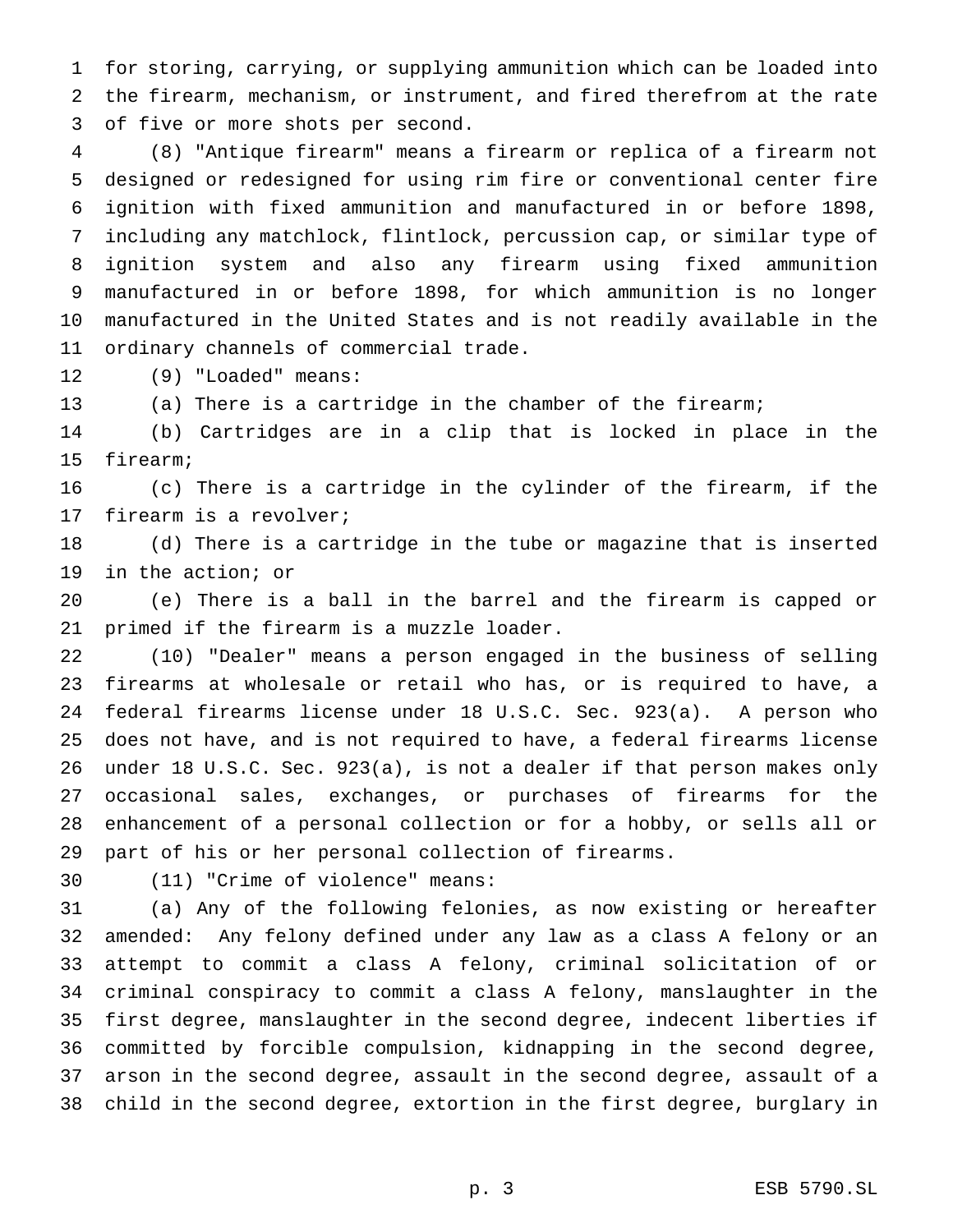the second degree, residential burglary, and robbery in the second degree;

 (b) Any conviction for a felony offense in effect at any time prior to June 6, 1996, which is comparable to a felony classified as a crime of violence in (a) of this subsection; and

 (c) Any federal or out-of-state conviction for an offense comparable to a felony classified as a crime of violence under (a) or (b) of this subsection.

 (12) "Serious offense" means any of the following felonies or a felony attempt to commit any of the following felonies, as now existing or hereafter amended:

(a) Any crime of violence;

 (b) Any felony violation of the uniform controlled substances act, chapter 69.50 RCW, that is classified as a class B felony or that has a maximum term of imprisonment of at least ten years;

(c) Child molestation in the second degree;

(d) Incest when committed against a child under age fourteen;

- (e) Indecent liberties;
- (f) Leading organized crime;
- (g) Promoting prostitution in the first degree;
- (h) Rape in the third degree;

(i) Drive-by shooting;

(j) Sexual exploitation;

24 (k) Vehicular assault, when caused by the operation or driving of 25 a vehicle by a person while under the influence of intoxicating liquor 26 or any drug or by the operation or driving of a vehicle in a reckless manner;

 (l) Vehicular homicide, when proximately caused by the driving of any vehicle by any person while under the influence of intoxicating liquor or any drug as defined by RCW 46.61.502, or by the operation of any vehicle in a reckless manner;

 (m) Any other class B felony offense with a finding of sexual motivation, as "sexual motivation" is defined under RCW 9.94A.030;

 (n) Any other felony with a deadly weapon verdict under RCW 9.94A.125; or

 (o) Any felony offense in effect at any time prior to June 6, 1996, that is comparable to a serious offense, or any federal or out-of-state conviction for an offense that under the laws of this state would be a felony classified as a serious offense.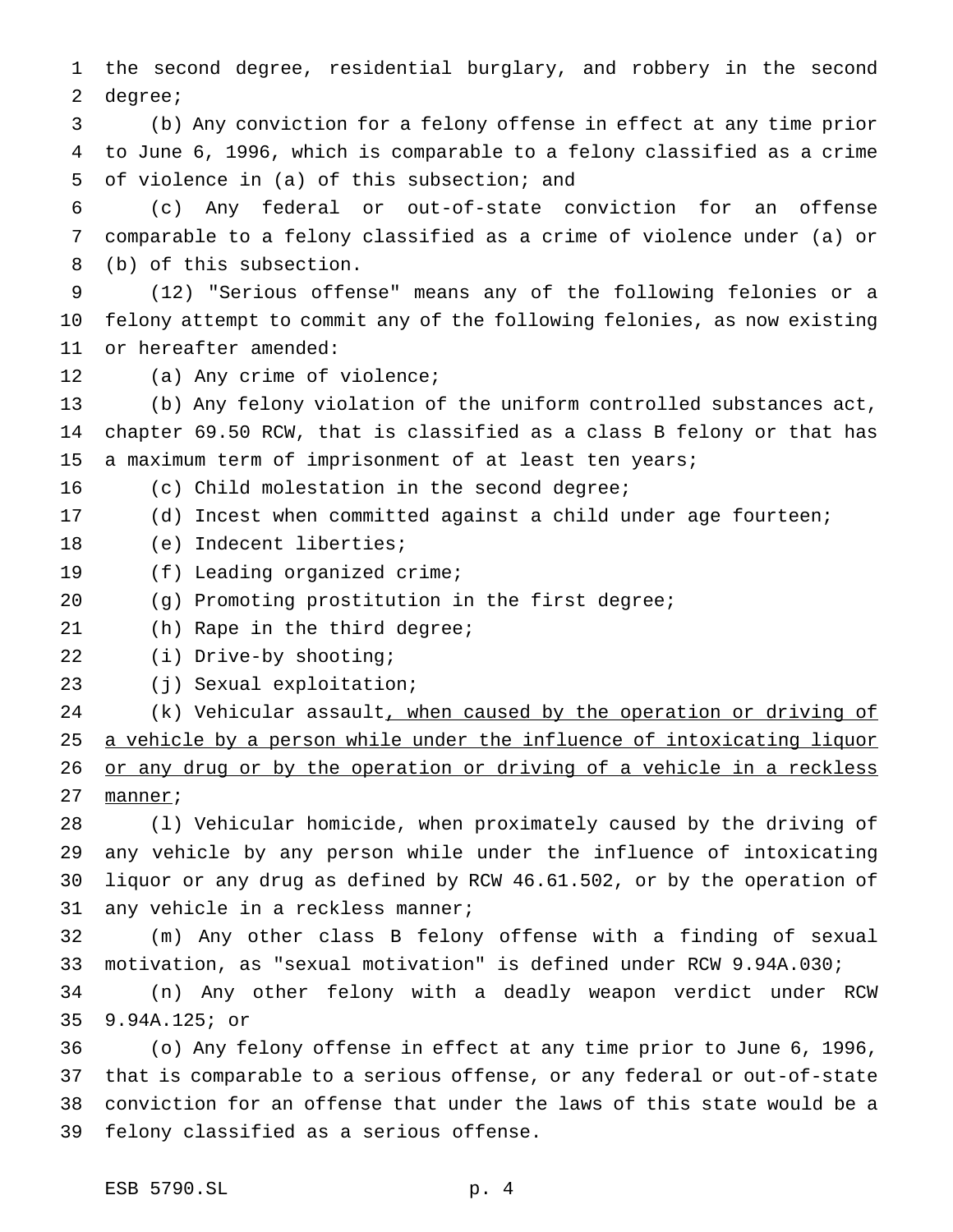(13) "Law enforcement officer" includes a general authority Washington peace officer as defined in RCW 10.93.020, or a specially commissioned Washington peace officer as defined in RCW 10.93.020. "Law enforcement officer" also includes a limited authority Washington peace officer as defined in RCW 10.93.020 if such officer is duly authorized by his or her employer to carry a concealed pistol.

 (14) "Felony" means any felony offense under the laws of this state or any federal or out-of-state offense comparable to a felony offense under the laws of this state.

 (15) "Sell" refers to the actual approval of the delivery of a firearm in consideration of payment or promise of payment of a certain price in money.

 (16) "Barrel length" means the distance from the bolt face of a closed action down the length of the axis of the bore to the crown of the muzzle, or in the case of a barrel with attachments to the end of any legal device permanently attached to the end of the muzzle.

 (17) "Family or household member" means "family" or "household member" as used in RCW 10.99.020.

 **Sec. 3.** RCW 9.94A.030 and 2000 c 28 s 2 are each amended to read as follows:

 Unless the context clearly requires otherwise, the definitions in this section apply throughout this chapter.

 (1) "Collect," or any derivative thereof, "collect and remit," or "collect and deliver," when used with reference to the department, means that the department, either directly or through a collection agreement authorized by RCW 9.94A.145, is responsible for monitoring and enforcing the offender's sentence with regard to the legal financial obligation, receiving payment thereof from the offender, and, consistent with current law, delivering daily the entire payment to the superior court clerk without depositing it in a departmental account. (2) "Commission" means the sentencing guidelines commission.

 (3) "Community corrections officer" means an employee of the department who is responsible for carrying out specific duties in supervision of sentenced offenders and monitoring of sentence conditions.

 (4) "Community custody" means that portion of an offender's sentence of confinement in lieu of earned release time or imposed pursuant to RCW 9.94A.120(2)(b), 9.94A.650 through 9.94A.670,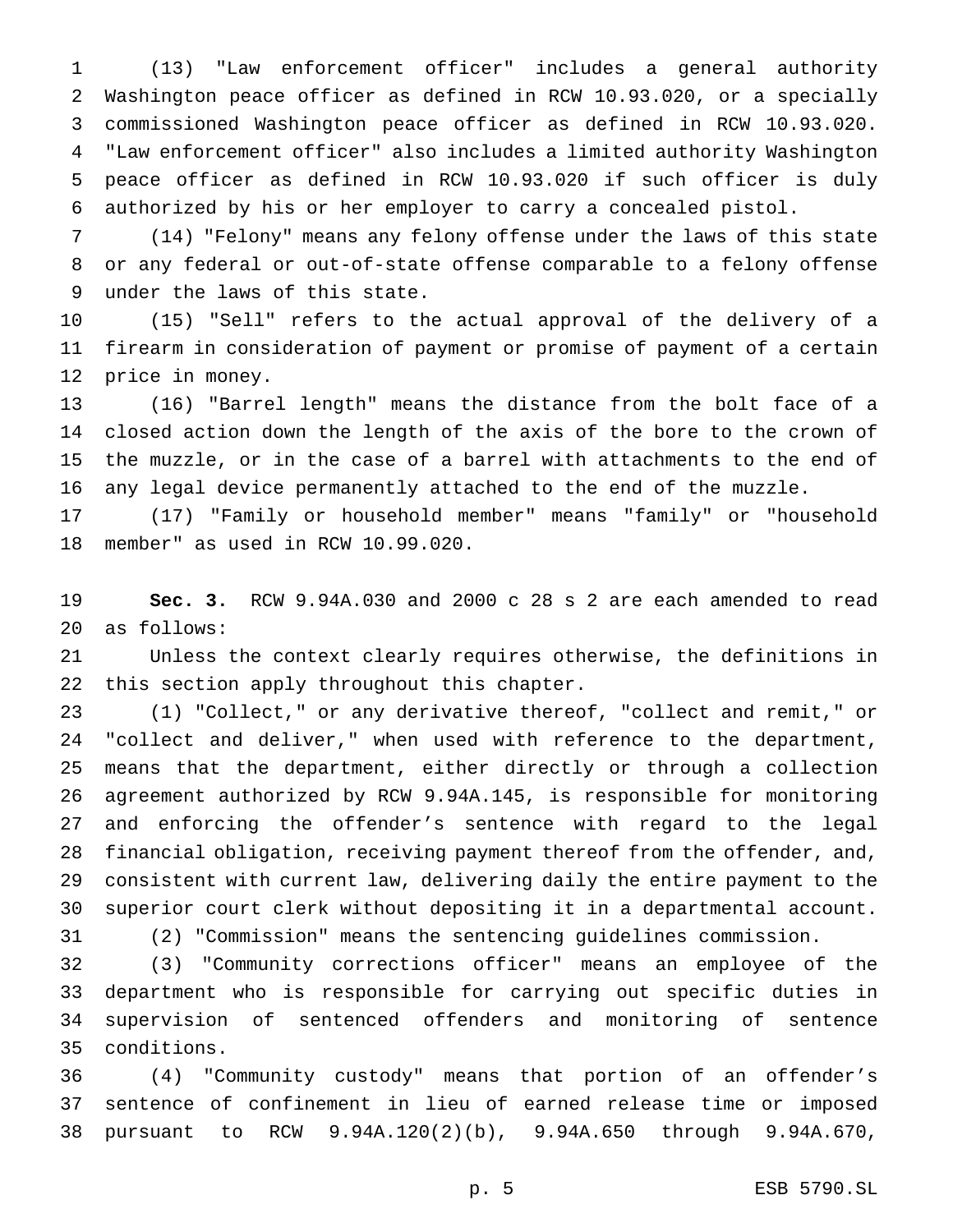9.94A.137, 9.94A.700 through 9.94A.715, or 9.94A.383, served in the community subject to controls placed on the offender's movement and activities by the department. For offenders placed on community custody for crimes committed on or after July 1, 2000, the department shall assess the offender's risk of reoffense and may establish and modify conditions of community custody, in addition to those imposed by the court, based upon the risk to community safety.

 (5) "Community custody range" means the minimum and maximum period of community custody included as part of a sentence under RCW 9.94A.715, as established by the commission or the legislature under RCW 9.94A.040, for crimes committed on or after July 1, 2000.

 (6) "Community placement" means that period during which the offender is subject to the conditions of community custody and/or postrelease supervision, which begins either upon completion of the term of confinement (postrelease supervision) or at such time as the offender is transferred to community custody in lieu of earned release. Community placement may consist of entirely community custody, entirely postrelease supervision, or a combination of the two.

 (7) "Community service" means compulsory service, without compensation, performed for the benefit of the community by the offender.

 (8) "Community supervision" means a period of time during which a convicted offender is subject to crime-related prohibitions and other sentence conditions imposed by a court pursuant to this chapter or RCW 16.52.200(6) or 46.61.524. Where the court finds that any offender has a chemical dependency that has contributed to his or her offense, the conditions of supervision may, subject to available resources, include treatment. For purposes of the interstate compact for out-of-state supervision of parolees and probationers, RCW 9.95.270, community supervision is the functional equivalent of probation and should be considered the same as probation by other states.

(9) "Confinement" means total or partial confinement.

 (10) "Conviction" means an adjudication of guilt pursuant to Titles 10 or 13 RCW and includes a verdict of guilty, a finding of guilty, and acceptance of a plea of guilty.

 (11) "Crime-related prohibition" means an order of a court prohibiting conduct that directly relates to the circumstances of the crime for which the offender has been convicted, and shall not be construed to mean orders directing an offender affirmatively to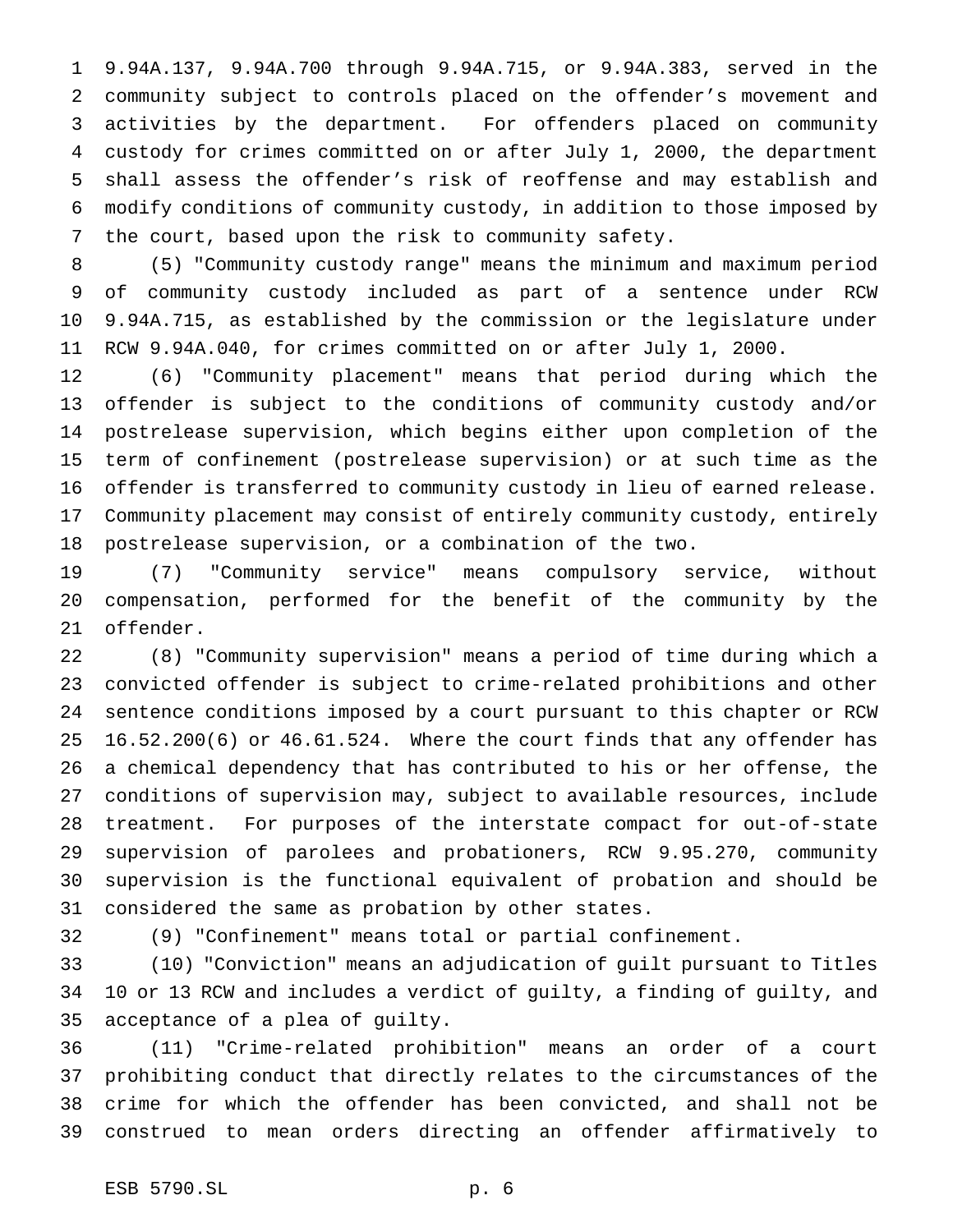participate in rehabilitative programs or to otherwise perform affirmative conduct. However, affirmative acts necessary to monitor compliance with the order of a court may be required by the department.

 (12) "Criminal history" means the list of a defendant's prior convictions and juvenile adjudications, whether in this state, in federal court, or elsewhere. The history shall include, where known, for each conviction (a) whether the defendant has been placed on probation and the length and terms thereof; and (b) whether the defendant has been incarcerated and the length of incarceration.

 (13) "Day fine" means a fine imposed by the sentencing court that equals the difference between the offender's net daily income and the reasonable obligations that the offender has for the support of the offender and any dependents.

 (14) "Day reporting" means a program of enhanced supervision designed to monitor the offender's daily activities and compliance with sentence conditions, and in which the offender is required to report daily to a specific location designated by the department or the sentencing court.

(15) "Department" means the department of corrections.

 (16) "Determinate sentence" means a sentence that states with exactitude the number of actual years, months, or days of total confinement, of partial confinement, of community supervision, the number of actual hours or days of community service work, or dollars or terms of a legal financial obligation. The fact that an offender through earned release can reduce the actual period of confinement shall not affect the classification of the sentence as a determinate sentence.

 (17) "Disposable earnings" means that part of the earnings of an offender remaining after the deduction from those earnings of any amount required by law to be withheld. For the purposes of this definition, "earnings" means compensation paid or payable for personal services, whether denominated as wages, salary, commission, bonuses, or otherwise, and, notwithstanding any other provision of law making the payments exempt from garnishment, attachment, or other process to satisfy a court-ordered legal financial obligation, specifically includes periodic payments pursuant to pension or retirement programs, or insurance policies of any type, but does not include payments made under Title 50 RCW, except as provided in RCW 50.40.020 and 50.40.050, or Title 74 RCW.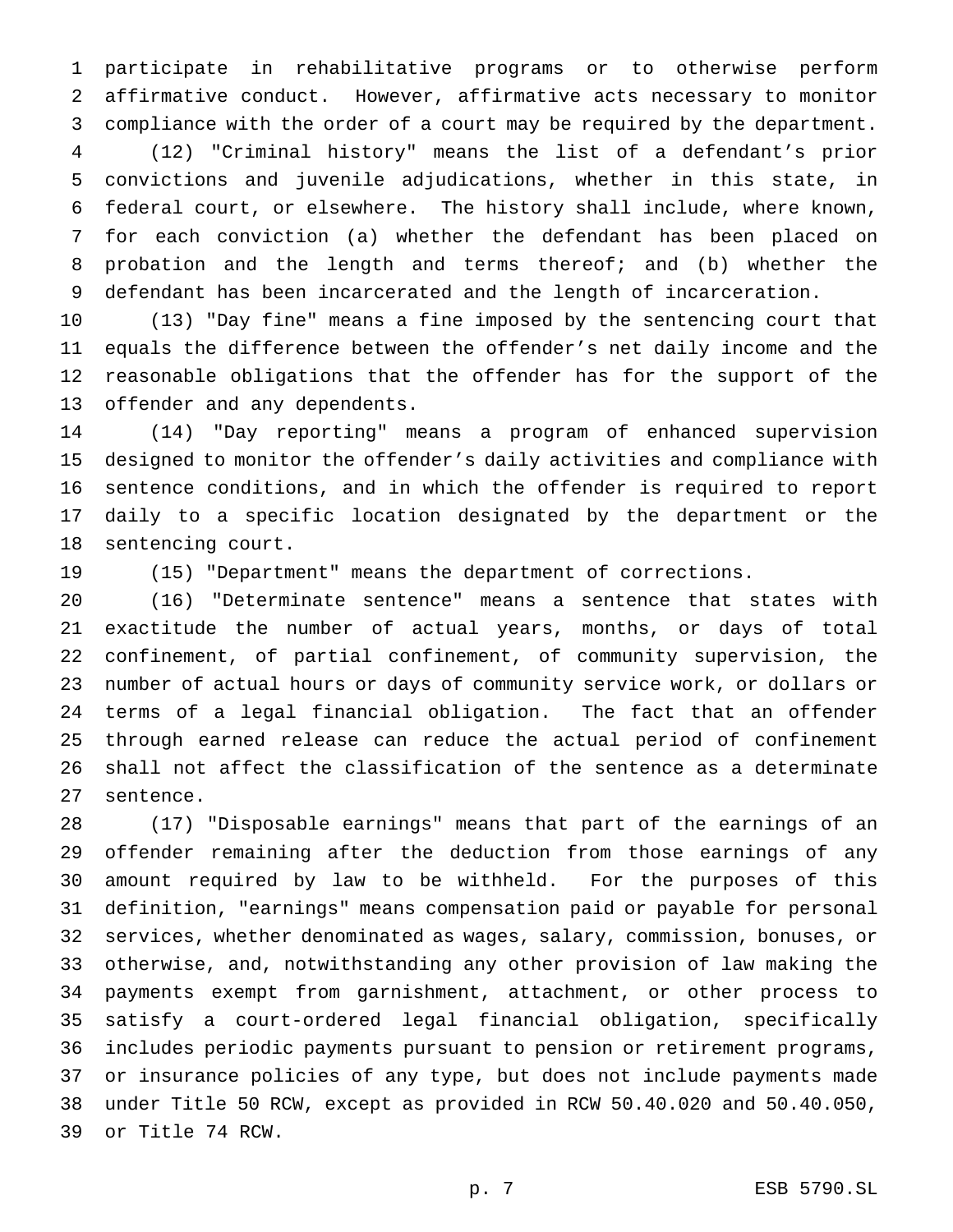(18) "Drug offender sentencing alternative" is a sentencing option available to persons convicted of a felony offense other than a violent offense or a sex offense and who are eligible for the option under RCW 9.94A.660.

(19) "Drug offense" means:

 (a) Any felony violation of chapter 69.50 RCW except possession of a controlled substance (RCW 69.50.401(d)) or forged prescription for a 8 controlled substance (RCW 69.50.403);

 (b) Any offense defined as a felony under federal law that relates to the possession, manufacture, distribution, or transportation of a controlled substance; or

 (c) Any out-of-state conviction for an offense that under the laws of this state would be a felony classified as a drug offense under (a) of this subsection.

 (20) "Earned release" means earned release from confinement as provided in RCW 9.94A.150.

(21) "Escape" means:

 (a) Escape in the first degree (RCW 9A.76.110), escape in the second degree (RCW 9A.76.120), willful failure to return from furlough (RCW 72.66.060), willful failure to return from work release (RCW 72.65.070), or willful failure to be available for supervision by the department while in community custody (RCW 72.09.310); or

 (b) Any federal or out-of-state conviction for an offense that under the laws of this state would be a felony classified as an escape under (a) of this subsection.

(22) "Felony traffic offense" means:

 (a) Vehicular homicide (RCW 46.61.520), vehicular assault (RCW 46.61.522), eluding a police officer (RCW 46.61.024), or felony hit-and-run injury-accident (RCW 46.52.020(4)); or

 (b) Any federal or out-of-state conviction for an offense that under the laws of this state would be a felony classified as a felony traffic offense under (a) of this subsection.

 (23) "Fine" means a specific sum of money ordered by the sentencing court to be paid by the offender to the court over a specific period of time.

 (24) "First-time offender" means any person who has no prior convictions for a felony and is eligible for the first-time offender waiver under RCW 9.94A.650.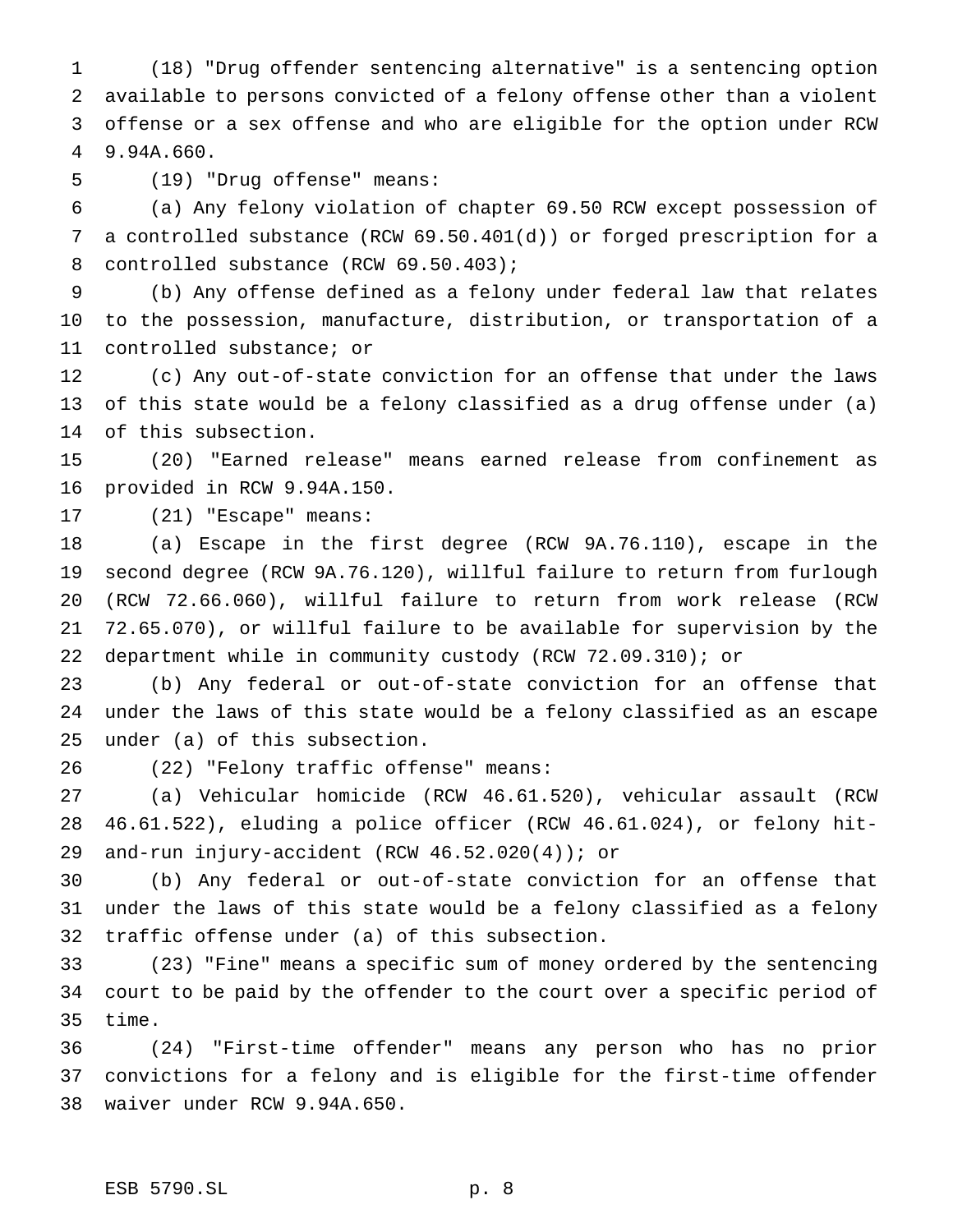(25) "Home detention" means a program of partial confinement available to offenders wherein the offender is confined in a private residence subject to electronic surveillance.

 (26) "Legal financial obligation" means a sum of money that is ordered by a superior court of the state of Washington for legal financial obligations which may include restitution to the victim, statutorily imposed crime victims' compensation fees as assessed pursuant to RCW 7.68.035, court costs, county or interlocal drug funds, court-appointed attorneys' fees, and costs of defense, fines, and any other financial obligation that is assessed to the offender as a result of a felony conviction. Upon conviction for vehicular assault while under the influence of intoxicating liquor or any drug, RCW 46.61.522(1)(b), or vehicular homicide while under the influence of intoxicating liquor or any drug, RCW 46.61.520(1)(a), legal financial obligations may also include payment to a public agency of the expense of an emergency response to the incident resulting in the conviction, subject to RCW 38.52.430.

 (27) "Most serious offense" means any of the following felonies or a felony attempt to commit any of the following felonies:

 (a) Any felony defined under any law as a class A felony or criminal solicitation of or criminal conspiracy to commit a class A felony;

(b) Assault in the second degree;

(c) Assault of a child in the second degree;

(d) Child molestation in the second degree;

(e) Controlled substance homicide;

(f) Extortion in the first degree;

(g) Incest when committed against a child under age fourteen;

- (h) Indecent liberties;
- (i) Kidnapping in the second degree;
- (j) Leading organized crime;
- (k) Manslaughter in the first degree;
- (l) Manslaughter in the second degree;
- (m) Promoting prostitution in the first degree;
- (n) Rape in the third degree;
- (o) Robbery in the second degree;
- (p) Sexual exploitation;
- 38 (q) Vehicular assault, when caused by the operation or driving of
- a vehicle by a person while under the influence of intoxicating liquor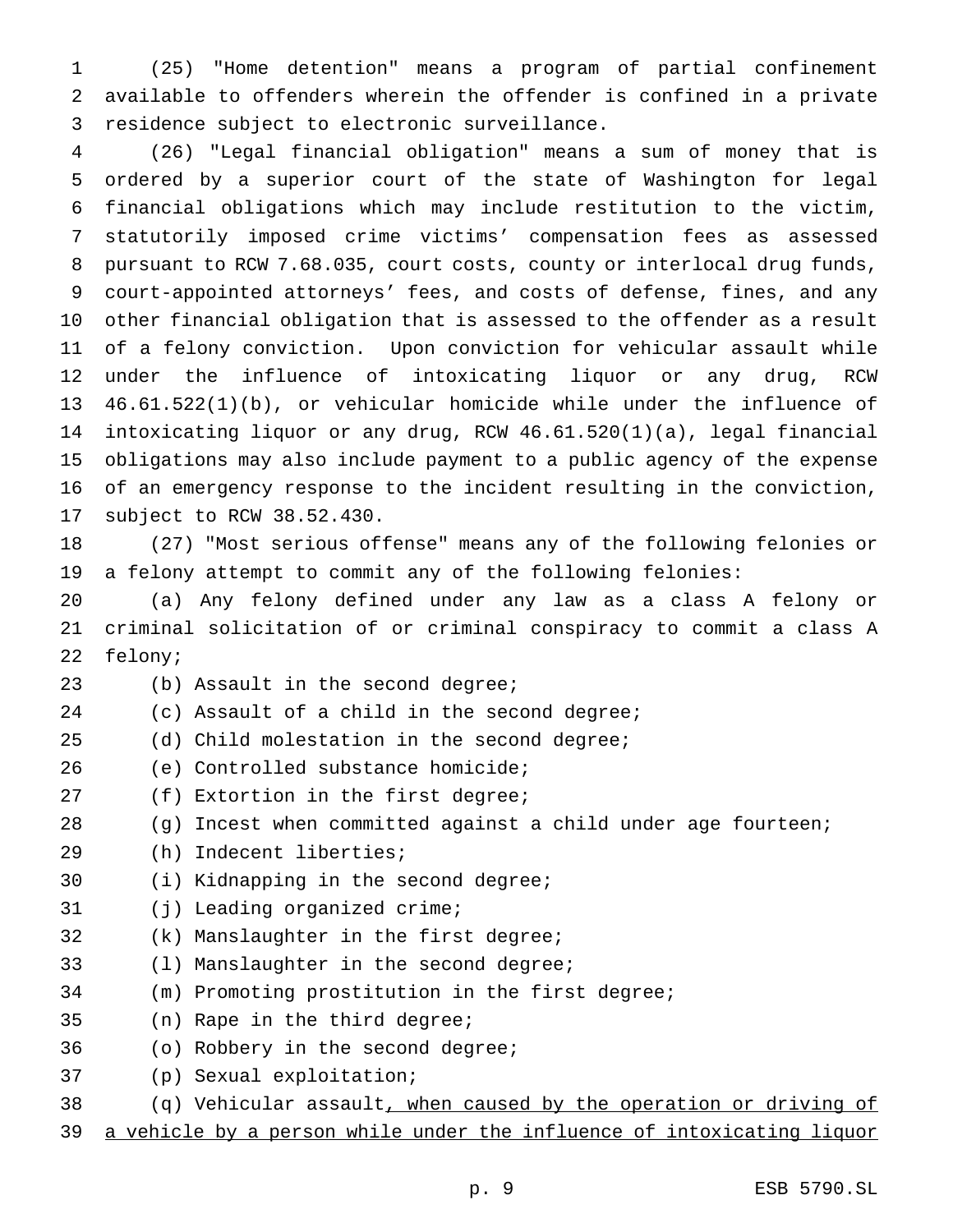1 or any drug or by the operation or driving of a vehicle in a reckless 2 manner;

 (r) Vehicular homicide, when proximately caused by the driving of any vehicle by any person while under the influence of intoxicating liquor or any drug as defined by RCW 46.61.502, or by the operation of any vehicle in a reckless manner;

 (s) Any other class B felony offense with a finding of sexual motivation;

 (t) Any other felony with a deadly weapon verdict under RCW 9.94A.125;

 (u) Any felony offense in effect at any time prior to December 2, 1993, that is comparable to a most serious offense under this subsection, or any federal or out-of-state conviction for an offense that under the laws of this state would be a felony classified as a most serious offense under this subsection;

 (v)(i) A prior conviction for indecent liberties under RCW 9A.88.100(1) (a), (b), and (c), chapter 260, Laws of 1975 1st ex. sess. as it existed until July 1, 1979, RCW 9A.44.100(1) (a), (b), and (c) as it existed from July 1, 1979, until June 11, 1986, and RCW 9A.44.100(1) (a), (b), and (d) as it existed from June 11, 1986, until July 1, 1988; (ii) A prior conviction for indecent liberties under RCW 9A.44.100(1)(c) as it existed from June 11, 1986, until July 1, 1988, if: (A) The crime was committed against a child under the age of fourteen; or (B) the relationship between the victim and perpetrator is included in the definition of indecent liberties under RCW 9A.44.100(1)(c) as it existed from July 1, 1988, through July 27, 1997, or RCW 9A.44.100(1) (d) or (e) as it existed from July 25, 1993, through July 27, 1997.

 (28) "Nonviolent offense" means an offense which is not a violent offense.

 (29) "Offender" means a person who has committed a felony established by state law and is eighteen years of age or older or is less than eighteen years of age but whose case is under superior court jurisdiction under RCW 13.04.030 or has been transferred by the appropriate juvenile court to a criminal court pursuant to RCW 13.40.110. Throughout this chapter, the terms "offender" and "defendant" are used interchangeably.

 (30) "Partial confinement" means confinement for no more than one year in a facility or institution operated or utilized under contract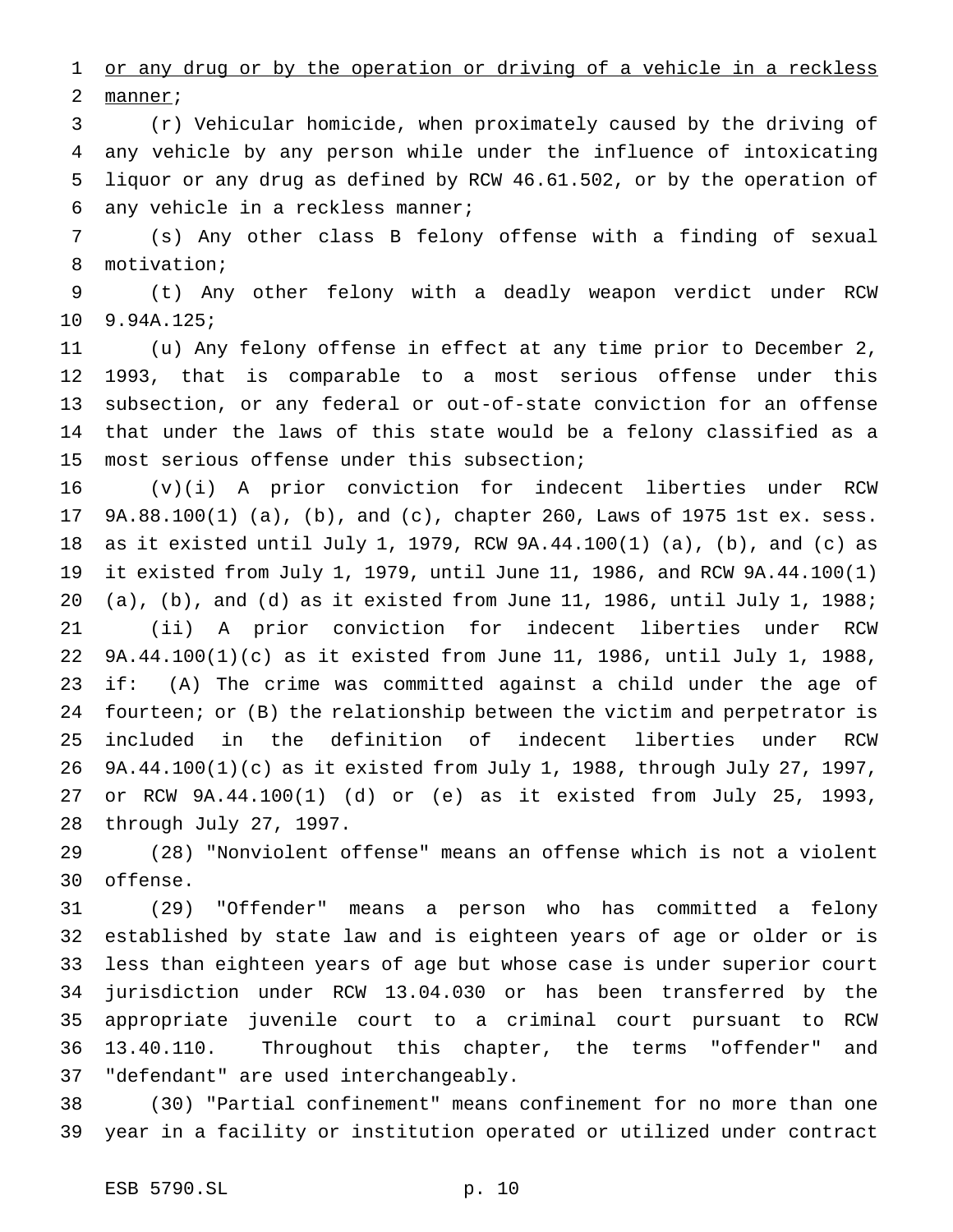by the state or any other unit of government, or, if home detention or work crew has been ordered by the court, in an approved residence, for a substantial portion of each day with the balance of the day spent in the community. Partial confinement includes work release, home detention, work crew, and a combination of work crew and home detention.

(31) "Persistent offender" is an offender who:

 (a)(i) Has been convicted in this state of any felony considered a most serious offense; and

 (ii) Has, before the commission of the offense under (a) of this subsection, been convicted as an offender on at least two separate occasions, whether in this state or elsewhere, of felonies that under the laws of this state would be considered most serious offenses and would be included in the offender score under RCW 9.94A.360; provided that of the two or more previous convictions, at least one conviction must have occurred before the commission of any of the other most serious offenses for which the offender was previously convicted; or

 (b)(i) Has been convicted of: (A) Rape in the first degree, rape of a child in the first degree, child molestation in the first degree, rape in the second degree, rape of a child in the second degree, or indecent liberties by forcible compulsion; (B) murder in the first degree, murder in the second degree, homicide by abuse, kidnapping in the first degree, kidnapping in the second degree, assault in the first degree, assault in the second degree, assault of a child in the first degree, or burglary in the first degree, with a finding of sexual motivation; or (C) an attempt to commit any crime listed in this 27 subsection  $(31)(b)(i)$ ; and

 (ii) Has, before the commission of the offense under (b)(i) of this subsection, been convicted as an offender on at least one occasion, whether in this state or elsewhere, of an offense listed in (b)(i) of this subsection. A conviction for rape of a child in the first degree constitutes a conviction under (b)(i) of this subsection only when the offender was sixteen years of age or older when the offender committed the offense. A conviction for rape of a child in the second degree constitutes a conviction under (b)(i) of this subsection only when the offender was eighteen years of age or older when the offender committed the offense.

 (32) "Postrelease supervision" is that portion of an offender's community placement that is not community custody.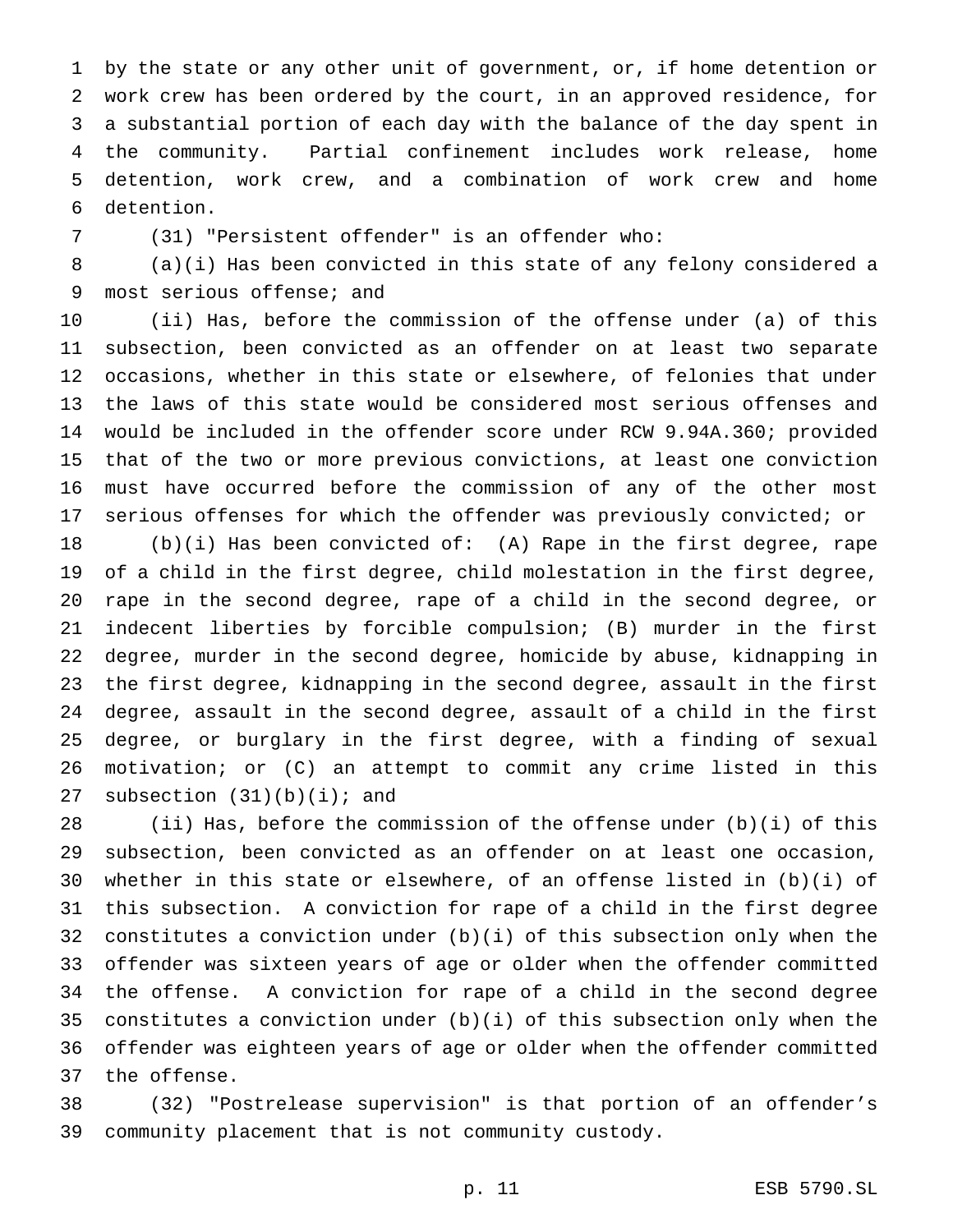(33) "Restitution" means a specific sum of money ordered by the sentencing court to be paid by the offender to the court over a specified period of time as payment of damages. The sum may include both public and private costs.

 (34) "Risk assessment" means the application of an objective instrument supported by research and adopted by the department for the purpose of assessing an offender's risk of reoffense, taking into consideration the nature of the harm done by the offender, place and circumstances of the offender related to risk, the offender's relationship to any victim, and any information provided to the department by victims. The results of a risk assessment shall not be based on unconfirmed or unconfirmable allegations.

(35) "Serious traffic offense" means:

 (a) Driving while under the influence of intoxicating liquor or any drug (RCW 46.61.502), actual physical control while under the influence of intoxicating liquor or any drug (RCW 46.61.504), reckless driving (RCW 46.61.500), or hit-and-run an attended vehicle (RCW 46.52.020(5)); or

 (b) Any federal, out-of-state, county, or municipal conviction for an offense that under the laws of this state would be classified as a serious traffic offense under (a) of this subsection.

 (36) "Serious violent offense" is a subcategory of violent offense and means:

(a)(i) Murder in the first degree;

- (ii) Homicide by abuse;
- 26 (iii) Murder in the second degree;
- (iv) Manslaughter in the first degree;
- 28 (v) Assault in the first degree;
- (vi) Kidnapping in the first degree;
- (vii) Rape in the first degree;

(viii) Assault of a child in the first degree; or

 (ix) An attempt, criminal solicitation, or criminal conspiracy to commit one of these felonies; or

 (b) Any federal or out-of-state conviction for an offense that under the laws of this state would be a felony classified as a serious violent offense under (a) of this subsection.

(37) "Sex offense" means:

(a) A felony that is a violation of:

(i) Chapter 9A.44 RCW other than RCW 9A.44.130(11);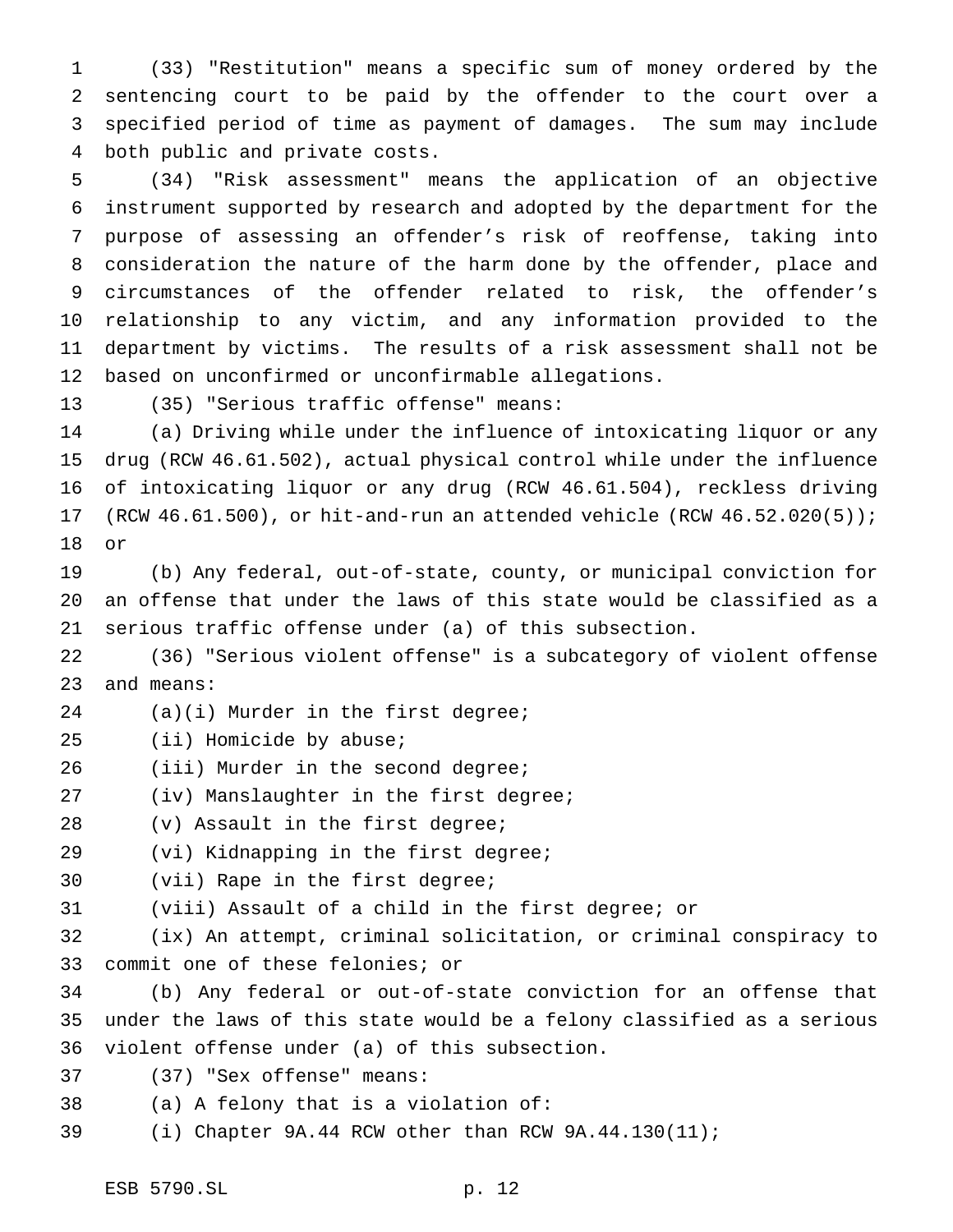(ii) RCW 9A.64.020;

(iii) RCW 9.68A.090; or

 (iv) A felony that is, under chapter 9A.28 RCW, a criminal attempt, criminal solicitation, or criminal conspiracy to commit such crimes; (b) Any conviction for a felony offense in effect at any time prior

 to July 1, 1976, that is comparable to a felony classified as a sex offense in (a) of this subsection;

 (c) A felony with a finding of sexual motivation under RCW 9.94A.127 or 13.40.135; or

 (d) Any federal or out-of-state conviction for an offense that under the laws of this state would be a felony classified as a sex offense under (a) of this subsection.

 (38) "Sexual motivation" means that one of the purposes for which the defendant committed the crime was for the purpose of his or her sexual gratification.

 (39) "Standard sentence range" means the sentencing court's discretionary range in imposing a nonappealable sentence.

 (40) "Statutory maximum sentence" means the maximum length of time for which an offender may be confined as punishment for a crime as prescribed in chapter 9A.20 RCW, RCW 9.92.010, the statute defining the crime, or other statute defining the maximum penalty for a crime.

 (41) "Total confinement" means confinement inside the physical boundaries of a facility or institution operated or utilized under contract by the state or any other unit of government for twenty-four hours a day, or pursuant to RCW 72.64.050 and 72.64.060.

 (42) "Transition training" means written and verbal instructions and assistance provided by the department to the offender during the two weeks prior to the offender's successful completion of the work ethic camp program. The transition training shall include instructions in the offender's requirements and obligations during the offender's period of community custody.

 (43) "Victim" means any person who has sustained emotional, psychological, physical, or financial injury to person or property as a direct result of the crime charged.

(44) "Violent offense" means:

(a) Any of the following felonies:

 (i) Any felony defined under any law as a class A felony or an attempt to commit a class A felony;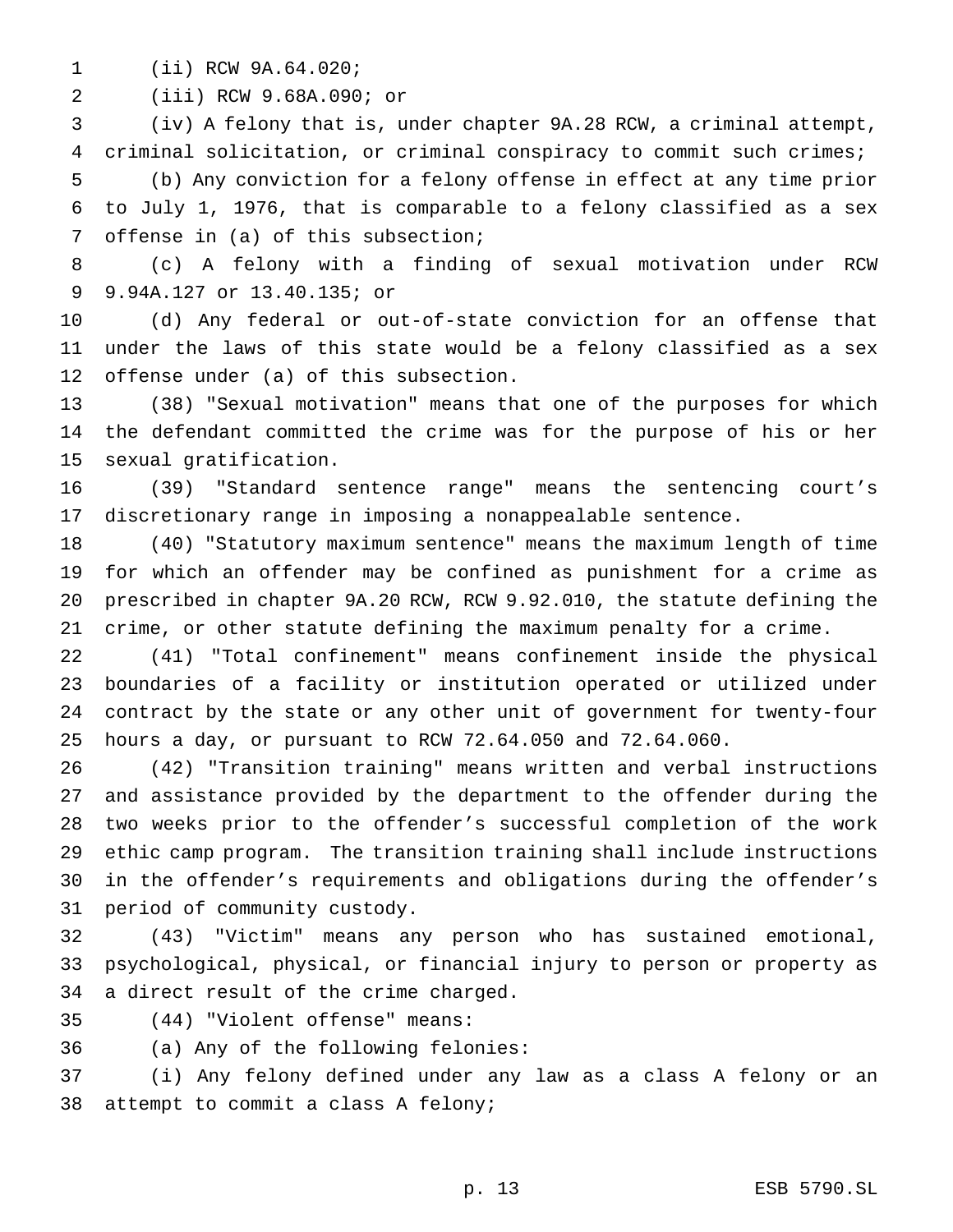- (ii) Criminal solicitation of or criminal conspiracy to commit a class A felony;
- (iii) Manslaughter in the first degree;
- (iv) Manslaughter in the second degree;
- (v) Indecent liberties if committed by forcible compulsion;
- (vi) Kidnapping in the second degree;
- (vii) Arson in the second degree;
- 8 (viii) Assault in the second degree;
- (ix) Assault of a child in the second degree;
- 10 (x) Extortion in the first degree;
- 11 (xi) Robbery in the second degree;
- (xii) Drive-by shooting;

 (xiii) Vehicular assault, when caused by the operation or driving 14 of a vehicle by a person while under the influence of intoxicating 15 liquor or any drug or by the operation or driving of a vehicle in a reckless manner; and

 (xiv) Vehicular homicide, when proximately caused by the driving of any vehicle by any person while under the influence of intoxicating liquor or any drug as defined by RCW 46.61.502, or by the operation of any vehicle in a reckless manner;

 (b) Any conviction for a felony offense in effect at any time prior to July 1, 1976, that is comparable to a felony classified as a violent 23 offense in (a) of this subsection; and

 (c) Any federal or out-of-state conviction for an offense that under the laws of this state would be a felony classified as a violent offense under (a) or (b) of this subsection.

 (45) "Work crew" means a program of partial confinement consisting of civic improvement tasks for the benefit of the community that complies with RCW 9.94A.135.

 (46) "Work ethic camp" means an alternative incarceration program as provided in RCW 9.94A.137 designed to reduce recidivism and lower the cost of corrections by requiring offenders to complete a comprehensive array of real-world job and vocational experiences, character-building work ethics training, life management skills development, substance abuse rehabilitation, counseling, literacy training, and basic adult education.

 (47) "Work release" means a program of partial confinement available to offenders who are employed or engaged as a student in a regular course of study at school.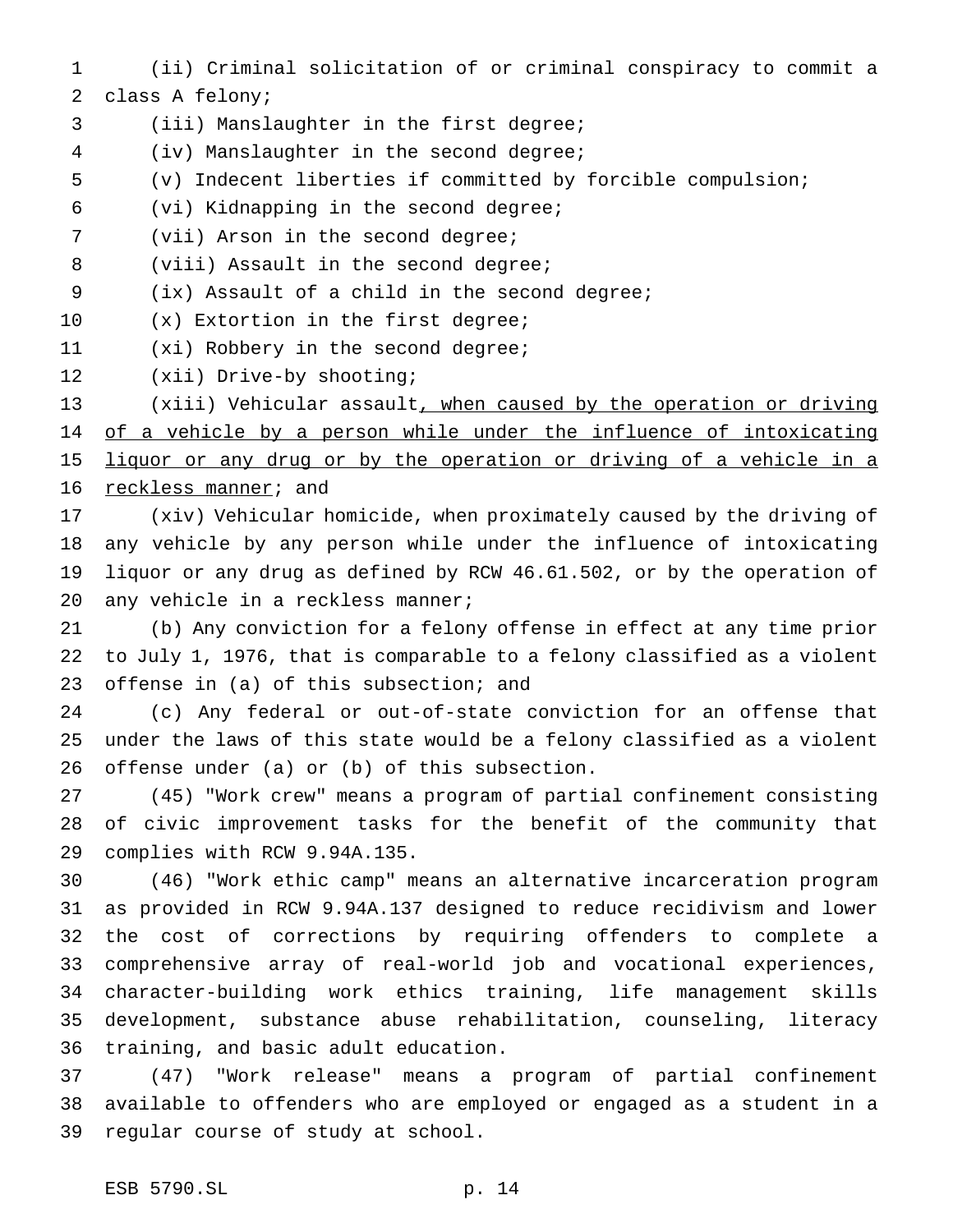| 1  | Sec. 4.    | RCW 9.94A.320 and 2000 c 225 s 5, 2000 c 119 s 17, and           |
|----|------------|------------------------------------------------------------------|
| 2  |            | 2000 c 66 s 2 are each reenacted and amended to read as follows: |
| 3  |            | TABLE 2                                                          |
| 4  |            | CRIMES INCLUDED WITHIN EACH SERIOUSNESS LEVEL                    |
| 5  | <b>IVX</b> | Aggravated Murder 1 (RCW 10.95.020)                              |
| 6  | XV         | Homicide by abuse (RCW 9A.32.055)                                |
| 7  |            | Malicious explosion 1 (RCW 70.74.280(1))                         |
| 8  |            | Murder 1 (RCW 9A.32.030)                                         |
| 9  | XIV        | Murder 2 (RCW 9A.32.050)                                         |
| 10 | XIII       | Malicious explosion 2 (RCW 70.74.280(2))                         |
| 11 |            | Malicious placement of an explosive 1 (RCW                       |
| 12 |            | 70.74.270(1)                                                     |
| 13 | XII        | Assault 1 (RCW 9A.36.011)                                        |
| 14 |            | Assault of a Child 1 (RCW 9A.36.120)                             |
| 15 |            | Malicious placement of an imitation device                       |
| 16 |            | 1 (RCW $70.74.272(1)(a)$ )                                       |
| 17 |            | Rape 1 (RCW 9A.44.040)                                           |
| 18 |            | Rape of a Child 1 (RCW 9A.44.073)                                |
| 19 | ΧI         | Manslaughter 1 (RCW 9A.32.060)                                   |
| 20 |            | Rape 2 (RCW 9A.44.050)                                           |
| 21 |            | Rape of a Child 2 (RCW 9A.44.076)                                |
| 22 | X          | Child Molestation 1 (RCW 9A.44.083)                              |
| 23 |            | Indecent Liberties (with forcible                                |
| 24 |            | compulsion) $(RCW 9A.44.100(1)(a))$                              |
| 25 |            | Kidnapping 1 (RCW 9A.40.020)                                     |
| 26 |            | Leading Organized Crime (RCW                                     |
| 27 |            | 9A.82.060(1)(a)                                                  |
| 28 |            | Malicious explosion 3 (RCW 70.74.280(3))                         |
| 29 |            | Manufacture of methamphetamine<br>(RCW                           |
| 30 |            | 69.50.401(a)(1)(ii)                                              |
| 31 |            | and deliver heroin,<br>18<br>Over                                |
| 32 |            | methamphetamine, a narcotic<br>from                              |
| 33 |            | Schedule I or II, or flunitrazepam                               |
| 34 |            | from Schedule IV to someone under 18                             |
| 35 |            | (RCW 69.50.406)                                                  |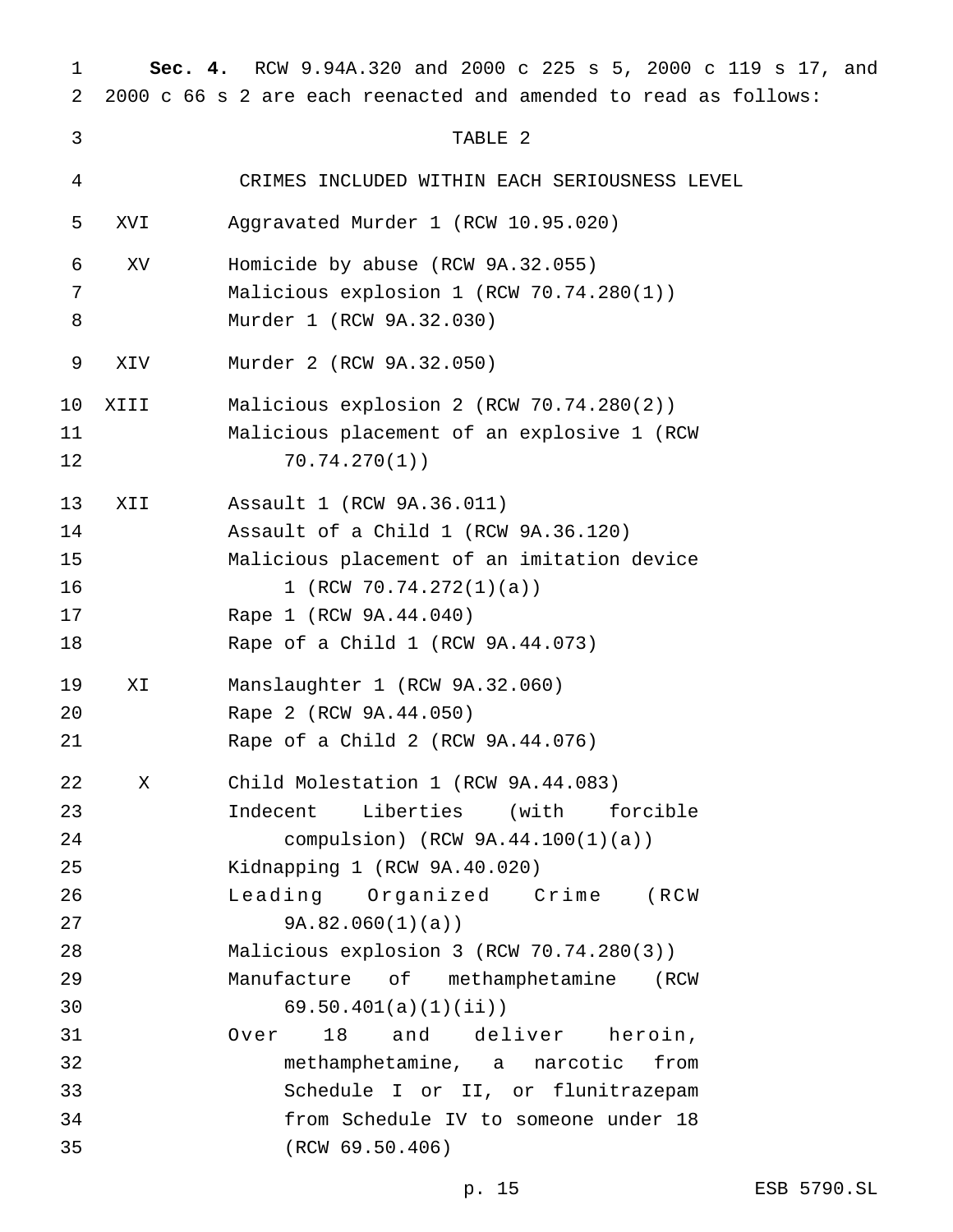| 1              | IX   | Assault of a Child 2 (RCW 9A.36.130)        |
|----------------|------|---------------------------------------------|
| $\overline{2}$ |      | Controlled Substance Homicide<br>(RCW       |
| 3              |      | 69.50.415)                                  |
| $\overline{4}$ |      | Explosive devices prohibited<br>(RCW        |
| 5              |      | 70.74.180)                                  |
| $\epsilon$     |      | Homicide by Watercraft, by being under the  |
| 7              |      | influence of intoxicating liquor or         |
| 8              |      | any drug (RCW 79A.60.050)                   |
| 9              |      | Inciting Criminal Profiteering (RCW         |
| 10             |      | 9A.82.060(1)(b)                             |
| 11             |      | Malicious placement of an explosive 2 (RCW  |
| 12             |      | 70.74.270(2)                                |
| 13             |      | Over 18 and deliver narcotic from Schedule  |
| 14             |      | III, IV, or V or a nonnarcotic, except      |
| 15             |      | flunitrazepam or methamphetamine, from      |
| 16             |      | Schedule I-V to someone under 18 and 3      |
| 17             |      | years junior (RCW 69.50.406)                |
| 18             |      | Robbery 1 (RCW 9A.56.200)                   |
| 19             |      | Sexual Exploitation (RCW 9.68A.040)         |
| 20             |      | Vehicular Homicide, by being under the      |
| 21             |      | influence of intoxicating liquor or         |
| 22             |      | any drug (RCW 46.61.520)                    |
| 23             | VIII | Arson 1 (RCW 9A.48.020)                     |
| 24             |      | Deliver or possess with intent to deliver   |
| 25             |      | methamphetamine (RCW                        |
| 26             |      | 69.50.401(a)(1)(ii)                         |
| 27             |      | Hit and Run--Death (RCW $46.52.020(4)(a)$ ) |
| 28             |      | Homicide by Watercraft, by the operation of |
| 29             |      | any vessel in a reckless manner (RCW        |
| 30             |      | 79A.60.050)                                 |
| 31             |      | Manslaughter 2 (RCW 9A.32.070)              |
| 32             |      | Manufacture, deliver, or possess with       |
| 33             |      | intent to deliver amphetamine (RCW          |
| 34             |      | 69.50.401(a)(1)(ii)                         |
| 35             |      | Manufacture, deliver, or possess with       |
| 36             |      | intent to deliver heroin or cocaine         |
| 37             |      | (RCW 69.50.401(a)(1)(i))                    |
| 38             |      | Possession of Ephedrine, Pseudoephedrine,   |
| 39             |      | or Anhydrous Ammonia with intent to         |
|                |      |                                             |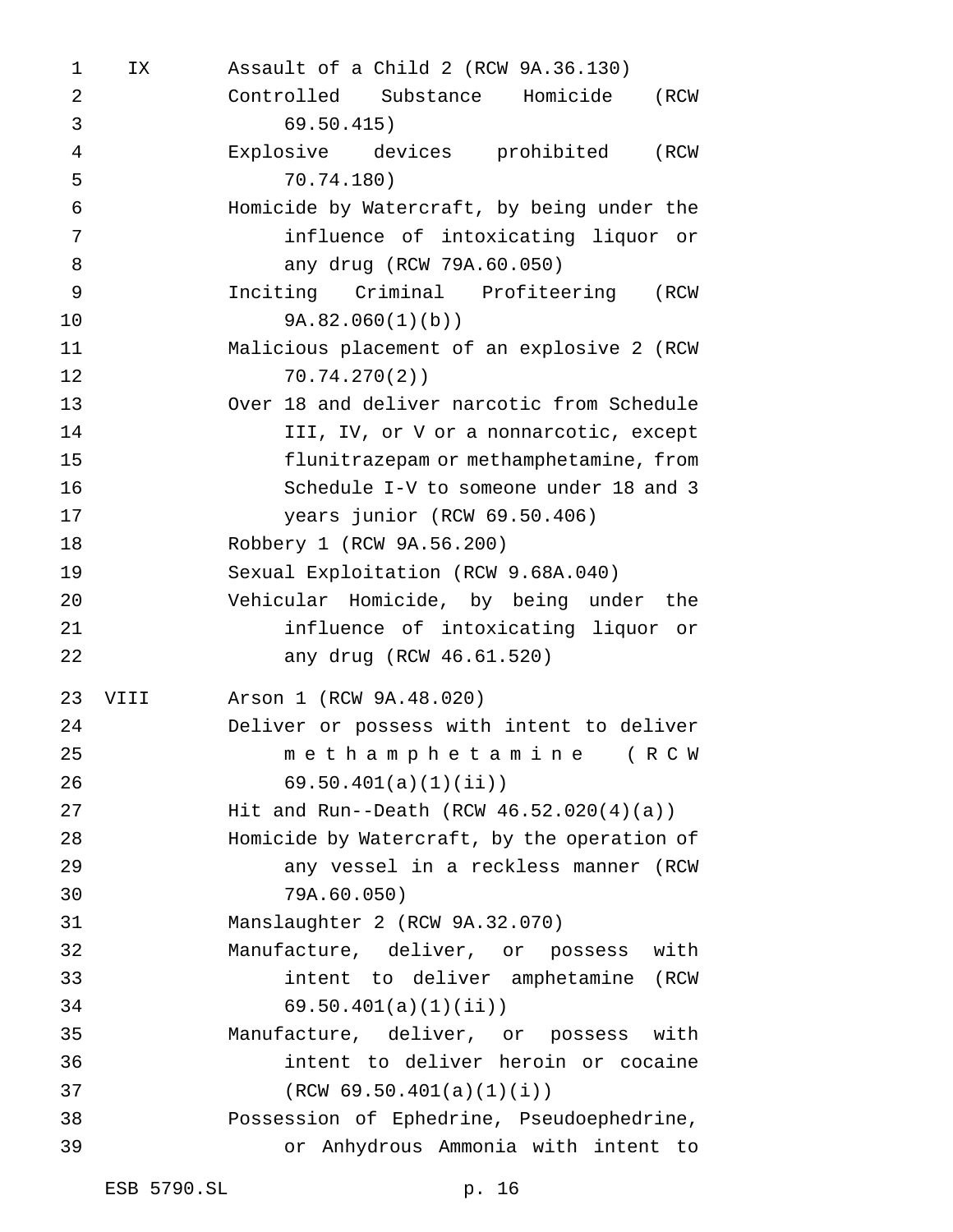manufacture methamphetamine (RCW 69.50.440) Promoting Prostitution 1 (RCW 9A.88.070) Selling for profit (controlled or counterfeit) any controlled substance (RCW 69.50.410) Theft of Anhydrous Ammonia (RCW 69.55.010) Vehicular Homicide, by the operation of any vehicle in a reckless manner (RCW 46.61.520) VII Burglary 1 (RCW 9A.52.020) Child Molestation 2 (RCW 9A.44.086) Dealing in depictions of minor engaged in sexually explicit conduct (RCW 9.68A.050) Drive-by Shooting (RCW 9A.36.045) Homicide by Watercraft, by disregard for 18 the safety of others (RCW 79A.60.050) Indecent Liberties (without forcible compulsion) (RCW 9A.44.100(1) (b) and (c)) Introducing Contraband 1 (RCW 9A.76.140) Involving a minor in drug dealing (RCW 69.50.401(f)) Malicious placement of an explosive 3 (RCW 70.74.270(3)) Sending, bringing into state depictions of minor engaged in sexually explicit conduct (RCW 9.68A.060) Unlawful Possession of a Firearm in the first degree (RCW 9.41.040(1)(a)) Use of a Machine Gun in Commission of a Felony (RCW 9.41.225) Vehicular Homicide, by disregard for the safety of others (RCW 46.61.520) VI Bail Jumping with Murder 1 (RCW 9A.76.170(2)(a)) Bribery (RCW 9A.68.010)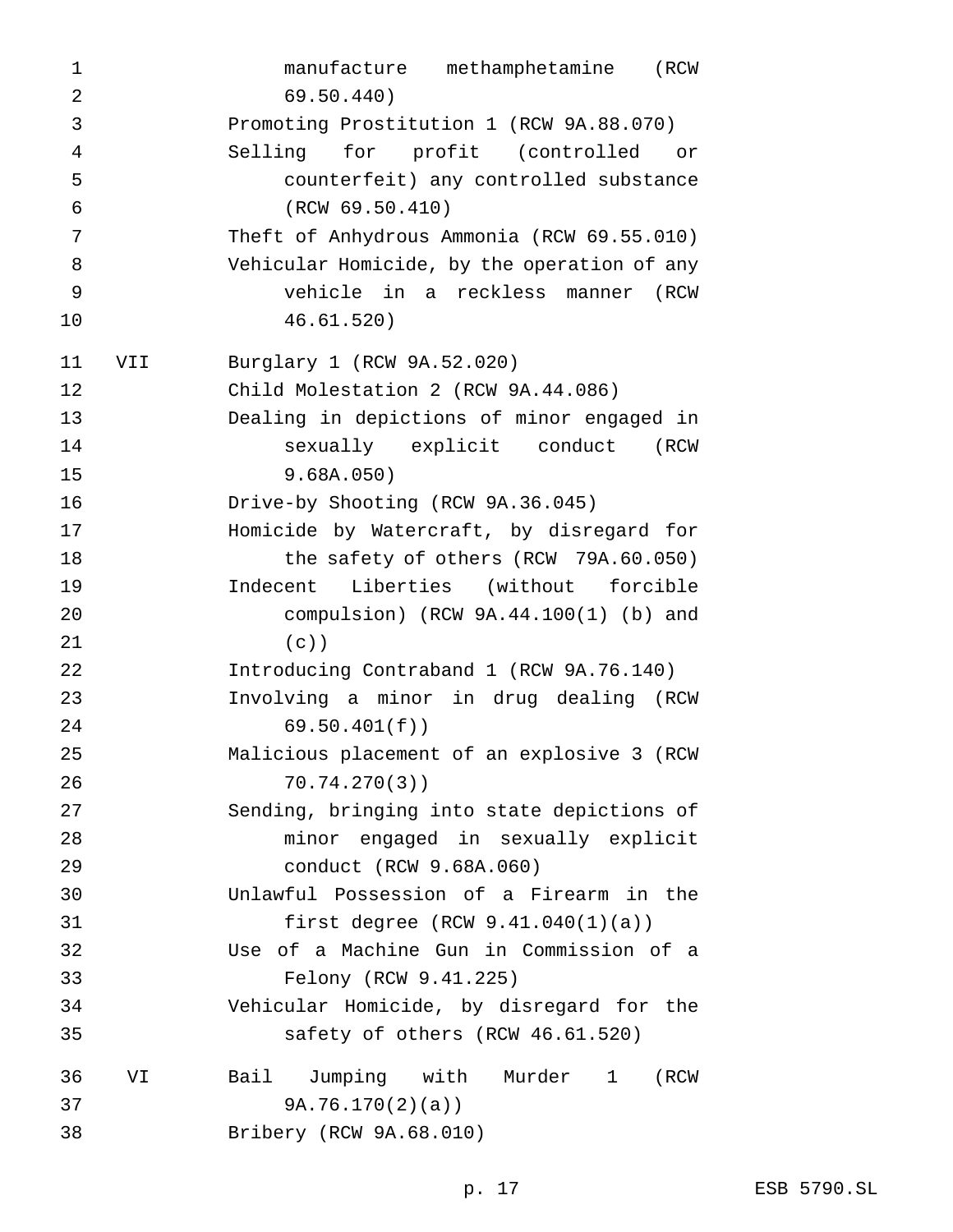Incest 1 (RCW 9A.64.020(1)) Intimidating a Judge (RCW 9A.72.160) Intimidating a Juror/Witness (RCW 9A.72.110, 9A.72.130) Malicious placement of an imitation device 2 (RCW 70.74.272(1)(b)) Manufacture, deliver, or possess with intent to deliver narcotics from Schedule I or II (except heroin or cocaine) or flunitrazepam from Schedule IV (RCW 69.50.401(a)(1)(i)) Rape of a Child 3 (RCW 9A.44.079) Theft of a Firearm (RCW 9A.56.300) Unlawful Storage of Anhydrous Ammonia (RCW 69.55.020) V Abandonment of dependent person 1 (RCW 9A.42.060) Advancing money or property for extortionate extension of credit (RCW 9A.82.030) Bail Jumping with class A Felony (RCW 9A.76.170(2)(b)) Child Molestation 3 (RCW 9A.44.089) Criminal Mistreatment 1 (RCW 9A.42.020) Custodial Sexual Misconduct 1 (RCW 9A.44.160) Delivery of imitation controlled substance by person eighteen or over to person under eighteen (RCW 69.52.030(2)) Domestic Violence Court Order Violation (RCW 10.99.040, 10.99.050, 26.09.300, 26.10.220, 26.26.138, 26.50.110, 26.52.070, or 74.34.145) Extortion 1 (RCW 9A.56.120) Extortionate Extension of Credit (RCW 9A.82.020) Extortionate Means to Collect Extensions of Credit (RCW 9A.82.040) Incest 2 (RCW 9A.64.020(2))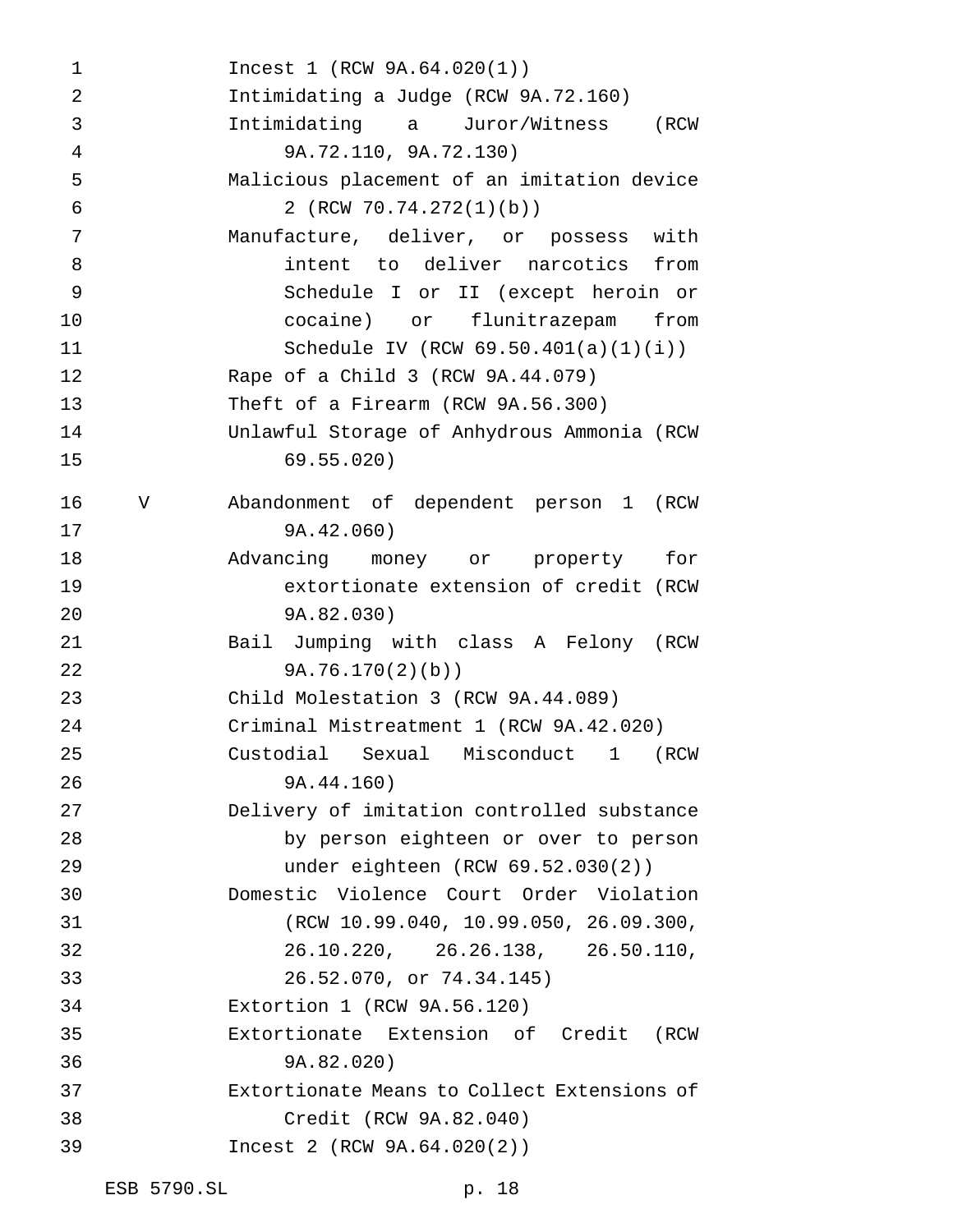Kidnapping 2 (RCW 9A.40.030) Perjury 1 (RCW 9A.72.020) Persistent prison misbehavior (RCW 9.94.070) Possession of a Stolen Firearm (RCW 9A.56.310) Rape 3 (RCW 9A.44.060) Rendering Criminal Assistance 1 (RCW 9A.76.070) Sexual Misconduct with a Minor 1 (RCW 9A.44.093) Sexually Violating Human Remains (RCW 9A.44.105) Stalking (RCW 9A.46.110) IV Arson 2 (RCW 9A.48.030) Assault 2 (RCW 9A.36.021) Assault by Watercraft (RCW 79A.60.060) Bribing a Witness/Bribe Received by Witness (RCW 9A.72.090, 9A.72.100) Commercial Bribery (RCW 9A.68.060) Counterfeiting (RCW 9.16.035(4)) Escape 1 (RCW 9A.76.110) Hit and Run--Injury (RCW 46.52.020(4)(b)) Hit and Run with Vessel--Injury Accident (RCW 79A.60.200(3)) Indecent Exposure to Person Under Age Fourteen (subsequent sex offense) (RCW 9A.88.010) Influencing Outcome of Sporting Event (RCW 9A.82.070) Knowingly Trafficking in Stolen Property (RCW 9A.82.050(2)) Malicious Harassment (RCW 9A.36.080) Manufacture, deliver, or possess with intent to deliver narcotics from Schedule III, IV, or V or nonnarcotics from Schedule I-V (except marijuana, amphetamine, methamphetamines, or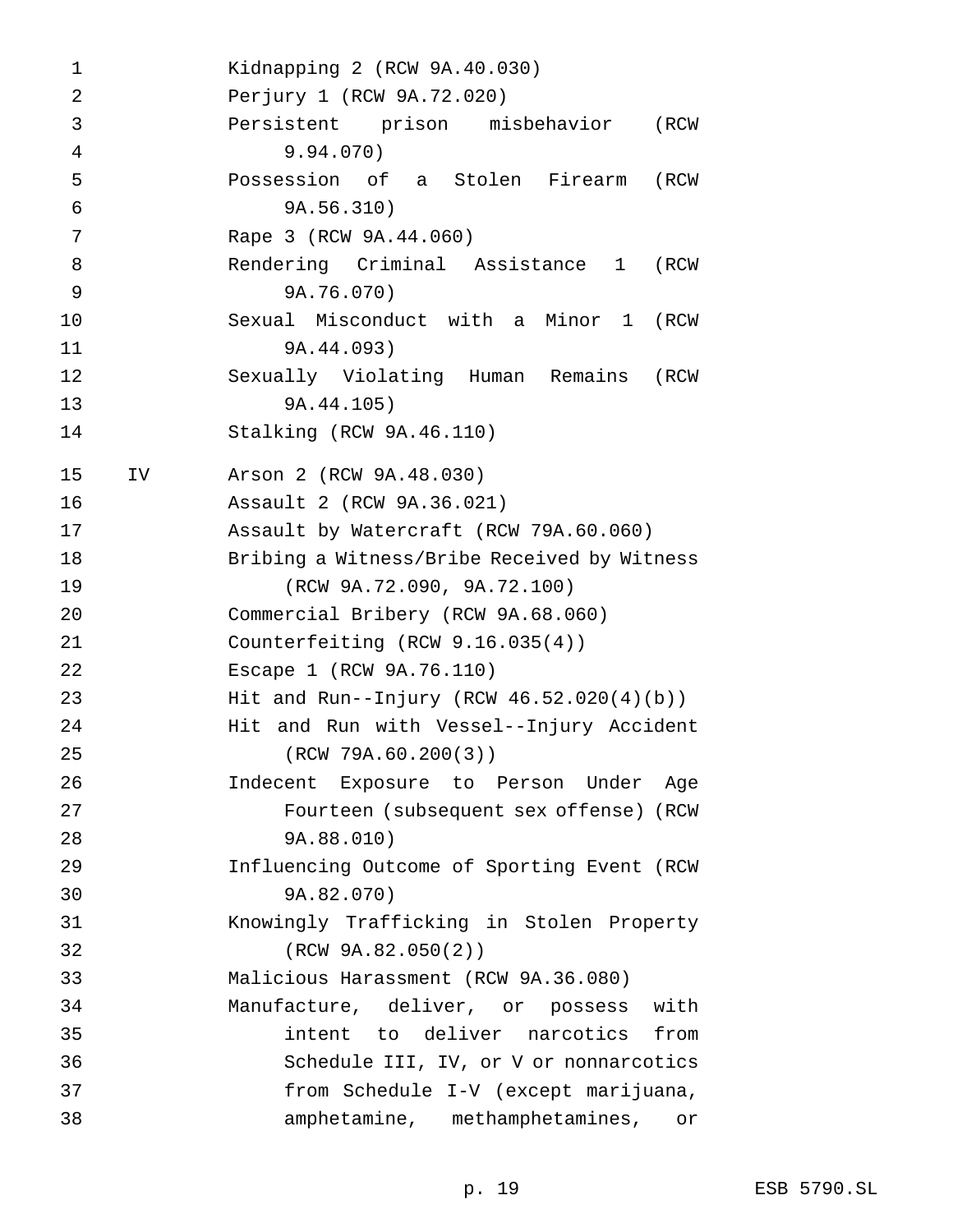flunitrazepam) (RCW 69.50.401(a)(1) (iii) through (v)) Residential Burglary (RCW 9A.52.025) Robbery 2 (RCW 9A.56.210) Theft of Livestock 1 (RCW 9A.56.080) Threats to Bomb (RCW 9.61.160) Use of Proceeds of Criminal Profiteering (RCW 9A.82.080 (1) and (2)) Vehicular Assault, by being under the **influence of intoxicating liquor or** 11 any drug, or by the operation or driving of a vehicle in a reckless manner (RCW 46.61.522) Willful Failure to Return from Furlough (RCW 72.66.060) III Abandonment of dependent person 2 (RCW 9A.42.070) Assault 3 (RCW 9A.36.031) Assault of a Child 3 (RCW 9A.36.140) Bail Jumping with class B or C Felony (RCW 9A.76.170(2)(c)) Burglary 2 (RCW 9A.52.030) Communication with a Minor for Immoral Purposes (RCW 9.68A.090) Criminal Gang Intimidation (RCW 9A.46.120) Criminal Mistreatment 2 (RCW 9A.42.030) Custodial Assault (RCW 9A.36.100) Delivery of a material in lieu of a controlled substance (RCW 69.50.401(c)) Escape 2 (RCW 9A.76.120) Extortion 2 (RCW 9A.56.130) Harassment (RCW 9A.46.020) Intimidating a Public Servant (RCW 9A.76.180) Introducing Contraband 2 (RCW 9A.76.150) Maintaining a Dwelling or Place for Controlled Substances (RCW 69.50.402(a)(6))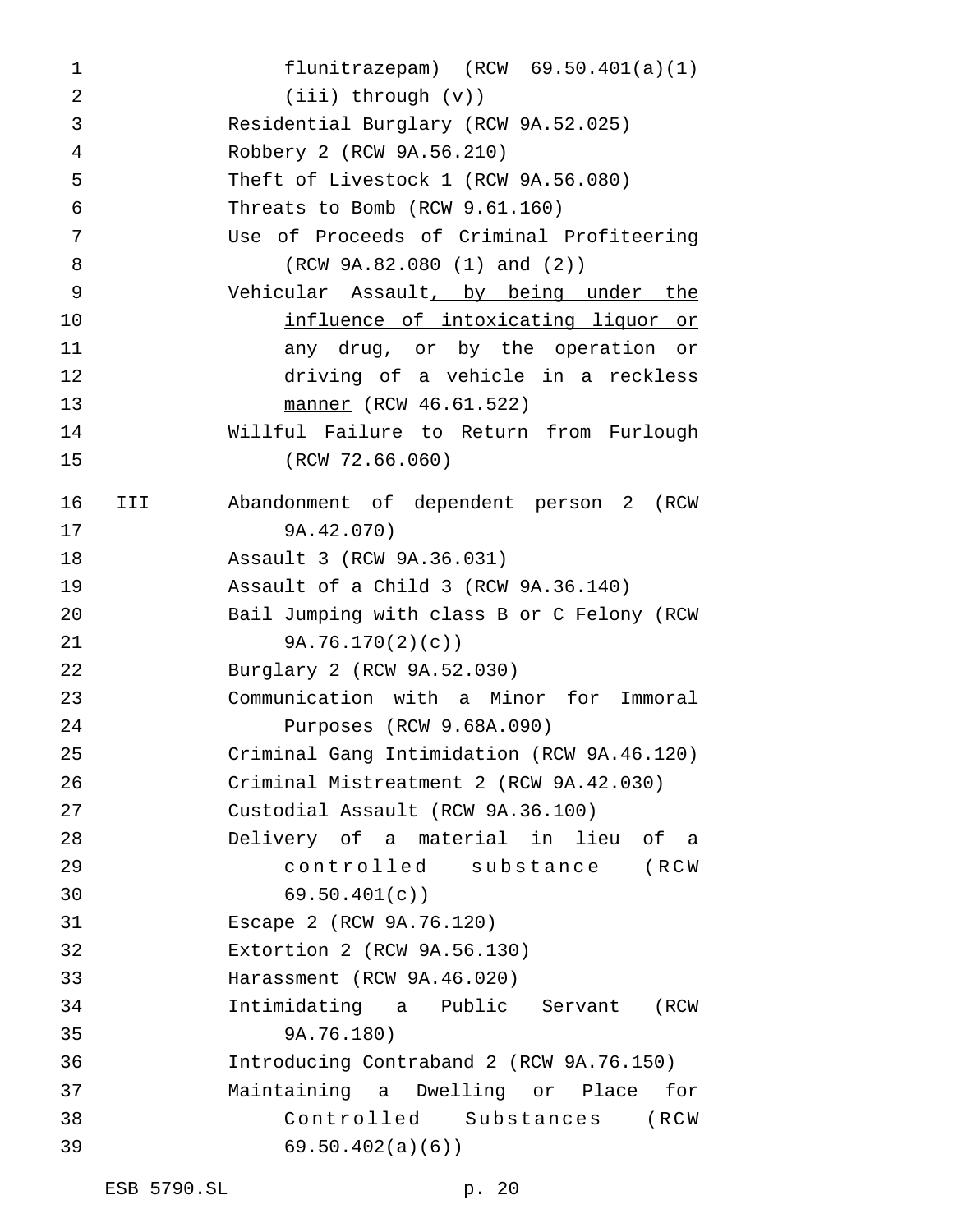| $\mathbf 1$    |    | Malicious Injury to Railroad Property (RCW  |
|----------------|----|---------------------------------------------|
| $\overline{2}$ |    | 81.60.070)                                  |
| 3              |    | Manufacture, deliver, or possess<br>with    |
| 4              |    | intent to deliver marijuana (RCW            |
| 5              |    | $69.50.401(a)(1)(iii)$ )                    |
| 6              |    | Manufacture, distribute, or possess with    |
| 7              |    | intent to distribute an imitation           |
| 8              |    | controlled substance<br>(RCW                |
| 9              |    | 69.52.030(1)                                |
| 10             |    | Patronizing a Juvenile Prostitute (RCW      |
| 11             |    | 9.68A.100)                                  |
| 12             |    | Perjury 2 (RCW 9A.72.030)                   |
| 13             |    | Possession of Incendiary Device<br>(RCW     |
| 14             |    | 9.40.120)                                   |
| 15             |    | Possession of Machine Gun or Short-Barreled |
| 16             |    | Shotgun or Rifle (RCW 9.41.190)             |
| 17             |    | Promoting Prostitution 2 (RCW 9A.88.080)    |
| 18             |    | Recklessly Trafficking in Stolen Property   |
| 19             |    | (RCW 9A.82.050(1))                          |
| 20             |    | Securities Act violation (RCW 21.20.400)    |
| 21             |    | Tampering with a Witness (RCW 9A.72.120)    |
| 22             |    | Telephone Harassment (subsequent conviction |
| 23             |    | or threat of death) (RCW 9.61.230)          |
| 24             |    | Theft of Livestock 2 (RCW 9A.56.080)        |
| 25             |    | Unlawful Imprisonment (RCW 9A.40.040)       |
| 26             |    | Unlawful possession of firearm in the       |
| 27             |    | second degree $(RCW 9.41.040(1)(b))$        |
| 28             |    | Unlawful Use of Building for Drug Purposes  |
| 29             |    | (RCW 69.53.010)                             |
| 30             |    | Vehicular Assault, by the operation or      |
| 31             |    | driving of a vehicle with disregard         |
| 32             |    | for the safety of others (RCW               |
| 33             |    | <u>46.61.522)</u>                           |
| 34             |    | Willful Failure to Return from Work Release |
| 35             |    | (RCW 72.65.070)                             |
| 36             | ΙI | Computer Trespass 1 (RCW 9A.52.110)         |
| 37             |    | Counterfeiting (RCW 9.16.035(3))            |
|                |    |                                             |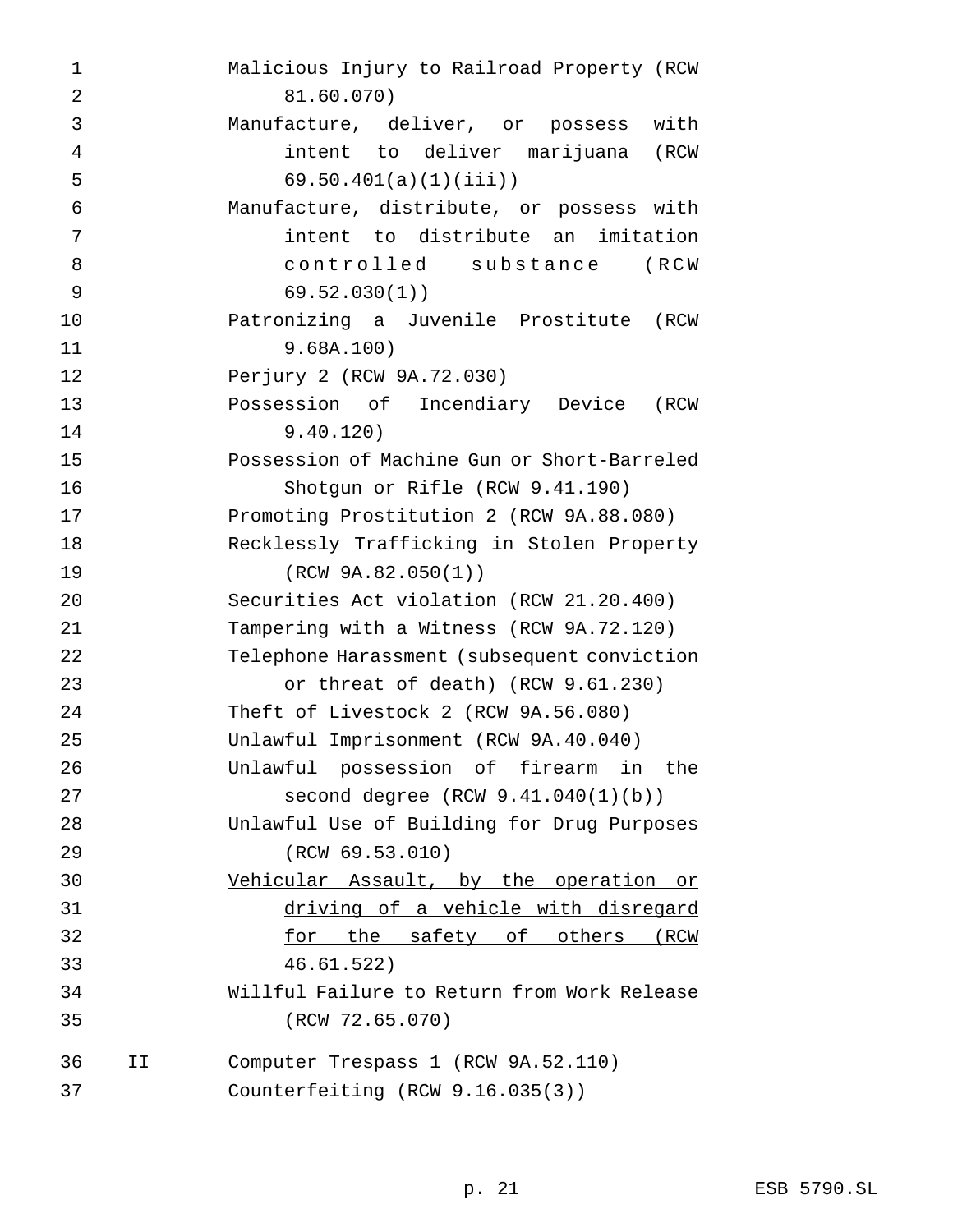Create, deliver, or possess a counterfeit controlled substance (RCW 69.50.401(b)) Escape from Community Custody (RCW 72.09.310) Health Care False Claims (RCW 48.80.030) Malicious Mischief 1 (RCW 9A.48.070) Possession of controlled substance that is either heroin or narcotics from Schedule I or II or flunitrazepam from Schedule IV (RCW 69.50.401(d)) Possession of phencyclidine (PCP) (RCW 69.50.401(d)) Possession of Stolen Property 1 (RCW 9A.56.150) Theft 1 (RCW 9A.56.030) Theft of Rental, Leased, or Lease-purchased Property (valued at one thousand five hundred dollars or more) (RCW 9A.56.096(4)) Trafficking in Insurance Claims (RCW 48.30A.015) Unlawful Practice of Law (RCW 2.48.180) Unlicensed Practice of a Profession or Business (RCW 18.130.190(7)) I Attempting to Elude a Pursuing Police Vehicle (RCW 46.61.024) False Verification for Welfare (RCW 74.08.055) Forged Prescription (RCW 69.41.020) Forged Prescription for a Controlled Substance (RCW 69.50.403) Forgery (RCW 9A.60.020) Malicious Mischief 2 (RCW 9A.48.080) Possess Controlled Substance that is a Narcotic from Schedule III, IV, or V or Non-narcotic from Schedule I-V (except phencyclidine or flunitrazepam) (RCW 69.50.401(d))